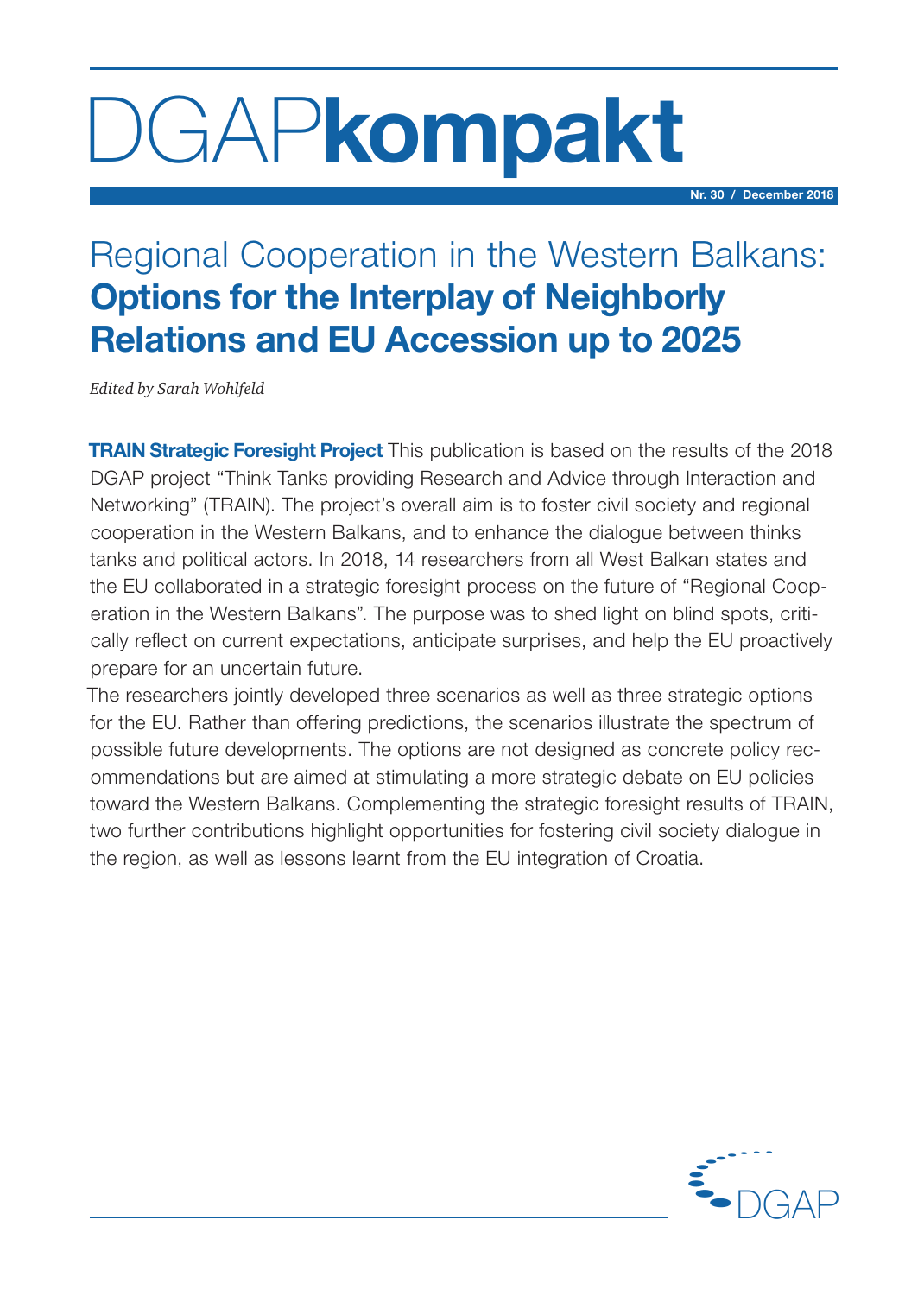# **Contents**

# Regional Cooperation in the Western Balkans: Options for the Interplay of Neighborly Relations and EU Accession up to 2025

*Edited by Sarah Wohlfeld*

- 3 Much at Stake: Good-Neighborly Relations and Bilateral Disputes in the Western **Balkans** *Sarah Wohlfeld*
- 6 Beyond Rhetoric: EU Re-Engagement with the Western Balkans Must Include Citizens *Cornelius Adebahr and Natasha Wunsch*
- 10 Croatia's EU Accession: Lessons Learned for the Western Balkans – and the EU *Theresia Töglhofer*

#### 14 Scenarios for Regional Cooperation in the Western Balkans in 2025

*Matteo Bonomi, Bojan Elek, Sabina Lange, Magdalena Lembovska, Florent Marciacq, Mira Popović, Misha Popovikj, Redion Qirjazi, Agim Selami, Tara Tepavac, Bogdan Urošević, Mentor Vrajolli, Uglješa Vuković, Mona Xhexhaj*

We kindly acknowledge the funding by the German Federal Foreign Office for the TRAIN project which was carried out by the German Council on Foreign Relations (DGAP).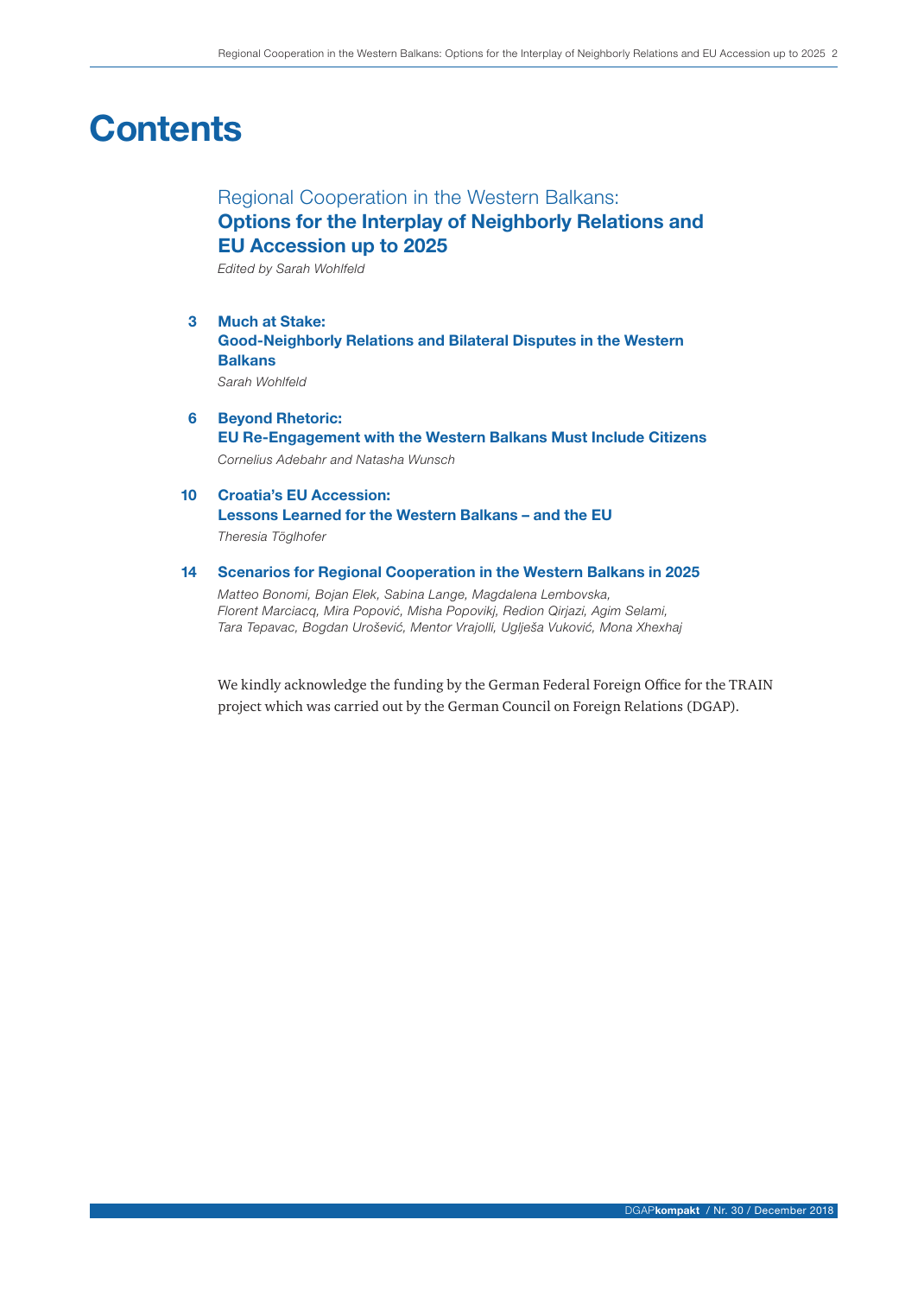# Much at Stake: Good-Neighborly Relations and Bilateral Disputes in the Western Balkans

# *Sarah Wohlfeld*

Given the importance of good-neighborly relations for the successful EU integration of the Western Balkan states, "Regional Cooperation in the Western Balkans in 2025" was chosen as the strategic foresight topic. In February 2018, the European Commission released its new strategy for the Western Balkans, entitled "A Credible Enlargement Perspective for and Enhanced EU Engagement with the Western Balkans". There, the Commission identified good-neighborly relations – along with reconciliation and regional cooperation – as key prerequisites for the EU accession of Albania, Bosnia and Herzegovina, Kosovo, Macedonia, Montenegro, and Serbia,<sup>1</sup> emphasizing that the Union was unwilling to import bilateral disputes and the regional instability that accompanies them. The EU has learned from painful experience: The conflict over the legal status of Northern Cyprus has demonstrated just how much bilateral disputes between individual member states can limit the EU's ability to act. Cyprus' ongoing conflict with Turkey has not only blocked EU accession talks with Ankara; unresolved bilateral issues also hamper Cyprus' trade relationships with the rest of the EU, as Cypriot ships are not allowed to use ports in the Turkish north of the island.

The EU's experiences with Slovenia and Croatia have also prompted it to insist on good-neighborly relations among candidate countries as a precondition for progress in the integration process. After Slovenia joined the Union, the country vetoed to delay Croatia's accession due to an ongoing dispute over the maritime border between the two states. Unresolved, this dispute carried over into the EU, where it has persisted to this day. Meanwhile, despite making promises to the contrary, Croatia has been using its power within the Union to advance its own interests against Serbia, and repeatedly blocked the opening of negotiating chapters with Belgrade.2

To avoid importing bilateral conflicts in the future and thereby compromising its internal stability and capacity to act – especially in enlargement policy –, the EU has taken the logical step of emphasizing regional cooperation and good-neighborly relations in its new strategy for the Western Balkans. However, specific proposals in this area are notably absent.3 Due to the complex situation in the region, developing concrete options for action has been proving difficult for the EU.

This is the area which the strategic foresight project is attempting to address: The scenarios developed by the

TRAIN researchers help to anticipate possible developments in regional relations in the Western Balkans, and encourage strategic thinking about future challenges. These potential challenges are manifold, ranging from border disputes and unresolved statehood to domestic ethnic conflicts and demands for minority rights, as well as the unhealed wounds of the regions' relatively recent military conflicts.

### Border Conflicts and Unclear Statehood

Bilateral conflicts in the Western Balkans range from disagreements over the exact course of borders to the fundamental questioning of state sovereignty. In the case of Macedonia and Greece, for example, the former's name was a long-term obstacle in the two countries' bilateral relations. Greece has been blocking the opening of EU accession negotiations with Macedonia since 2009, suspecting that the Republic of Macedonia was laying territorial claims to the Greek province of Macedonia. It was only in June 2018 that the two countries reached a compromise: Greek Prime Minister Alexis Tsipras and Macedonian Prime Minister Zoran Zaev agreed on the name "Republic of North Macedonia". The Macedonian parliament approved a constitutional amendment implementing the agreement in mid-October, even though a non-binding referendum had failed beforehand: While 90 percent of the voters had supported the new name, the referendum failed to reach the required quorum of 50 percent of the eligible voters.

Regardless of the outcome, a great deal of resistance to the new name remains in both countries, and further votes are still pending: In Macedonia, the constitutional changes still have to be approved by popular representatives, and the parliament in Athens also has to agree to the name change. If the agreement fails, Macedonia's path to EU membership would likely remain blocked for the foreseeable future, which would lead to further backsliding in the democratic transformation process.

Meanwhile, a conflict over Kosovo's state sovereignty has been simmering since the late 1990s. Serbia does not acknowledge the independence of its former province, which was unilaterally declared in 2008, and the two countries remain at odds despite an EU-mediated dialogue aimed at normalizing relations. Serbian President Aleksandar Vučić and his Kosovar counterpart Hashim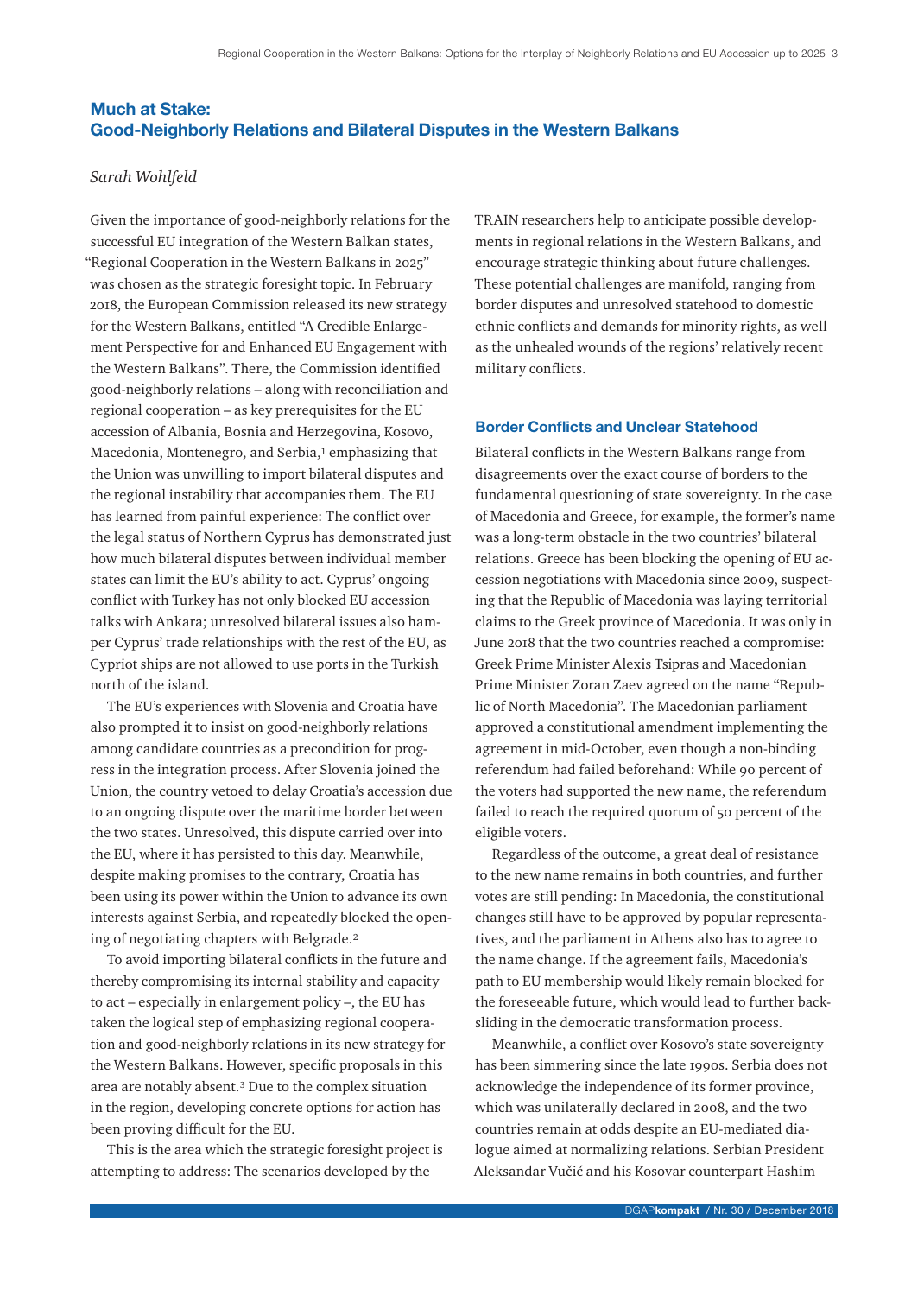Thaçi recently caused a stir with a proposal for a territorial exchange. This idea is controversial among both populations and also unpopular with the German government, which is wary of any new source of tensions in the Western Balkans.

There are also a number of border disputes in the region. Kosovo ratified an agreement in March 2018 to demarcate its border with Montenegro, a prerequisite for Kosovar citizens to travel visa-free in the EU, but the agreement triggered violent riots in Kosovo's parliament. Moreover, while relations between Albania and Greece have improved steadily in recent years, unresolved bilateral issues such as the two countries' maritime border continue to affect cooperation. Bosnia and Herzegovina, too, has an ongoing dispute with neighboring Croatia over access to international waters.

The variety and complexity of bilateral conflicts foreshadow how difficult it will be to craft solutions. Irrespective of some national politicians' rhetoric, the EU's experiences with Slovenia and Croatia have proven that controversial border issues do not naturally disappear with membership in the Union.

## Domestic Conflicts and Minority Rights

In addition to bilateral conflicts, domestic strifes complicate relations in the region, particularly where ethnic representation and minority rights are concerned. In Bosnia and Herzegovina, cooperation between the three constituent peoples – Croats, Bosniaks, and Serbs – has remained tense since the war ended and the Dayton Accords came into force in 1995. Furthermore, the government of the Serb constituent republic in Bosnia and Herzegovina – Republika Srpska – regularly threatens to secede. Even if does not gain Belgrade's support, this demand contributes to the destabilization of the region.

In Macedonia, violent conflicts between the Macedonian majority and the Albanian minority, constituting roughly a quarter of the population, surface time and again. International mediation in 2001 largely diffused conflicts between the two ethnic groups, and ethnic Albanians are now part of the governing coalition. Nevertheless, the Macedonian-Slavic opposition regularly stirs up anti-Albanian resentments to mobilize its supporters, accusing the government in Tirana of laying the groundwork for a Greater Albania. The fact that the minority rights set out in the 2001 Ohrid Framework Agreement have not been fully implemented further compounds this problem.

Similar problems exist across all Western Balkan countries, where most societies are ethnically mixed: Minority

rights are generally enshrined in the countries' constitutions, but their actual implementation is often deficient. The new EU strategy for the Western Balkans calls for "decisive efforts" to protect these minorities, in particular, the Roma who face ongoing discrimination. However, the protection of minorities is an explosive issue, given the fragile bilateral relations within the entire region: In the Western Balkans, the minority in one state is often the majority in a neighboring one.

#### Reconciliation Is Lacking

One of the main causes of interstate and national conflicts in the Western Balkans has been the failure to process the violent collapse of Yugoslavia in the 1990s. There is no common interpretation of the past which would enable an open and consensus-based dialogue, reduce tensions between ethnic groups, and lead to a rapprochement of the respective national populations.

The issue of reconciliation is also absent, both in the media and in educational institutions. War crimes are denied, and war criminals glorified as heroes; every nation sees itself as a victim, and no state is willing to accept responsibility. Almost every political leader considers nationalist rhetoric a surefire way to win votes. There is a very real danger that younger generations, in particular, will not only fail to break away from the old conflict lines, but deepen and cement them due to their countries' selective interpretations of the region's history. This would make it virtually impossible to overcome the past.

#### New Ideas and Instruments Are Needed

Much in the same way as the EU stresses the importance of good-neighborly relations for the integration of the Western Balkans, so too does the Berlin Process – a series of high-level conferences launched in 2014 where interested EU member states and regional heads of state and government participate in shaping the EU's expansion agenda. The process is particularly important because it provides Western Balkans with an incentive and forum for cooperation.

Nevertheless, achievements to date have been rather symbolic, and largely confined to the signing of letters of intent and the adoption of new cross-border infrastructure measures. The establishment of the Regional Youth Cooperation Office (RYCO), which aims to promote intercultural exchange between young people in the region, is a positive step. However, human and financial resources are still insufficient, and importantly, the RYCO alone will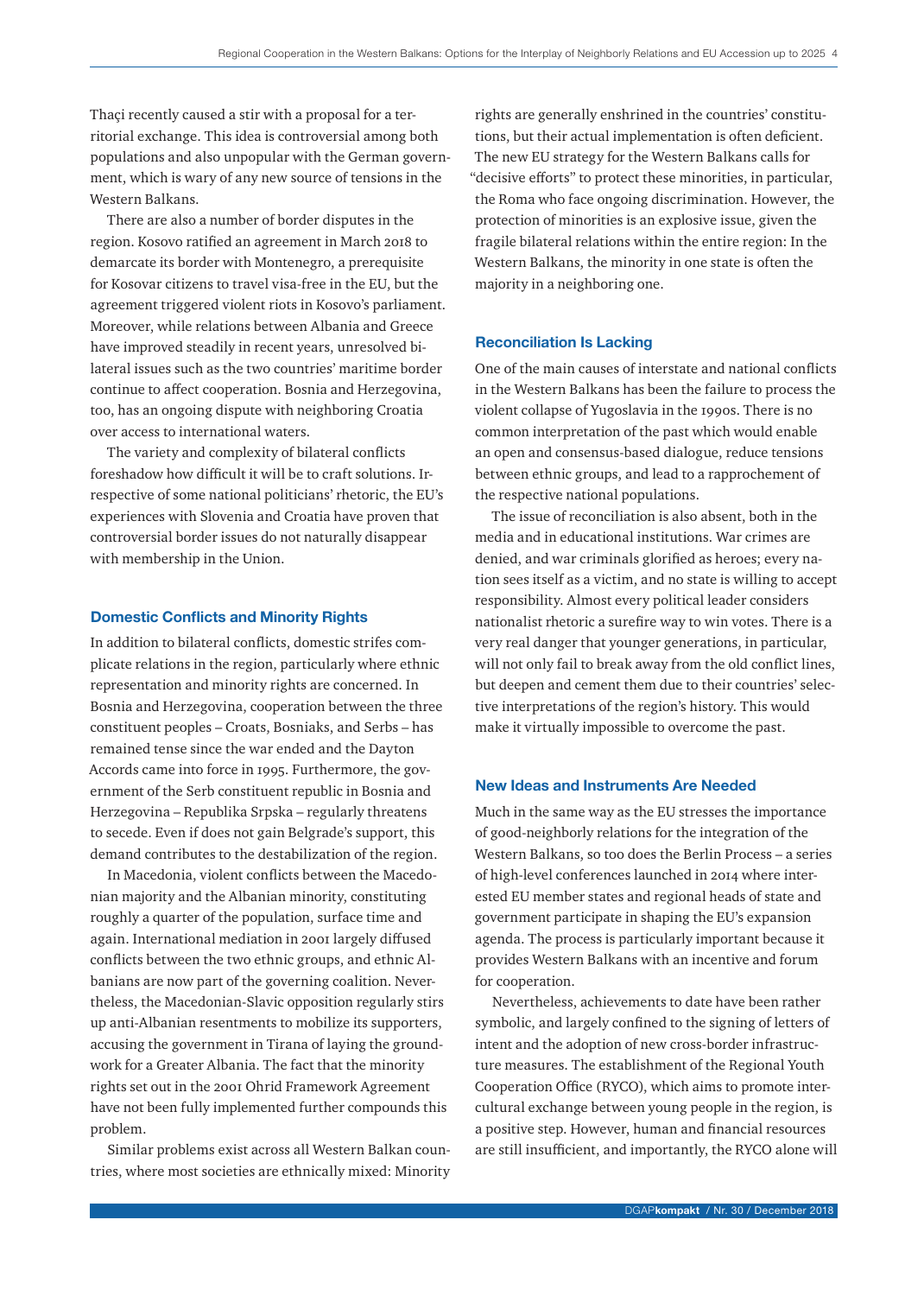hardly suffice to initiate a turnaround in the region in the short or medium term.

Recognizing that it has a role to play in the region's stability, the European Commission has announced a new flagship initiative in its recent strategy for the Western Balkans. So far, however, there have been few ideas how the EU can effectively and successfully contribute to reconciliation, rapprochement within and between societies, and the ultimate resolution of bilateral conflicts. As good-neighborly relations also determine the region's future in the EU, this shortcoming weighs heavily. The present publication hopes to make a contribution in this respect by offering suggestions for an effective enlargement policy.

Before presenting the results of the strategic foresight project, Cornelius Adebahr and Natasha Wunsch evaluate the EU's reawakened engagement with the Western Balkans. They conclude that the current approach is half-hearted, and will fail to bring decisive progress for regional cooperation. They make a case for greater citizen involvement in the enlargement policy – both in the Western Balkans and in the EU.

Theresia Töglhofer analyzes the EU's experiences with Croatia as both a candidate country and a member state. She describes three lessons learned for the Western Balkans and the EU, arguing that mere declarations of intent by aspiring EU members not to block future accessions based on bilateral conflicts are not sufficient. She recommends an increased use of accession conditionality to accelerate the resolution of bilateral disputes in the region.

The scenarios and strategic options for the EU that arose from the TRAIN project form the core of this publication. They show what dynamics are possible – and how much is at stake.

**Sarah Wohlfeld** is Head of the TRAIN programme and Research Fellow at the Alfred von Oppenheim-Center for European Policy Studies of the German Council on Foreign relations (DGAP).

## **Notes**

1 European Commission, "A credible enlargement perspective for and enhanced EU engagement with the Western Balkans," COM, February 6, 2018, <https://ec.europa.eu/commission/sites/ beta-political/files/communication-credible-enlargement-perspective-western-balkans\_en.pdf> (accessed October 15, 2018).

2 For a detailed analysis, see Theresia Töglhofer's contribution to this publication.

3 See also Florian Bieber, "A Way Forward for the Balkans? Europe's New Plan Is Promising But Not Tough Enough," Foreign Affairs, <https:// www.foreignaffairs.com/articles/southeastern-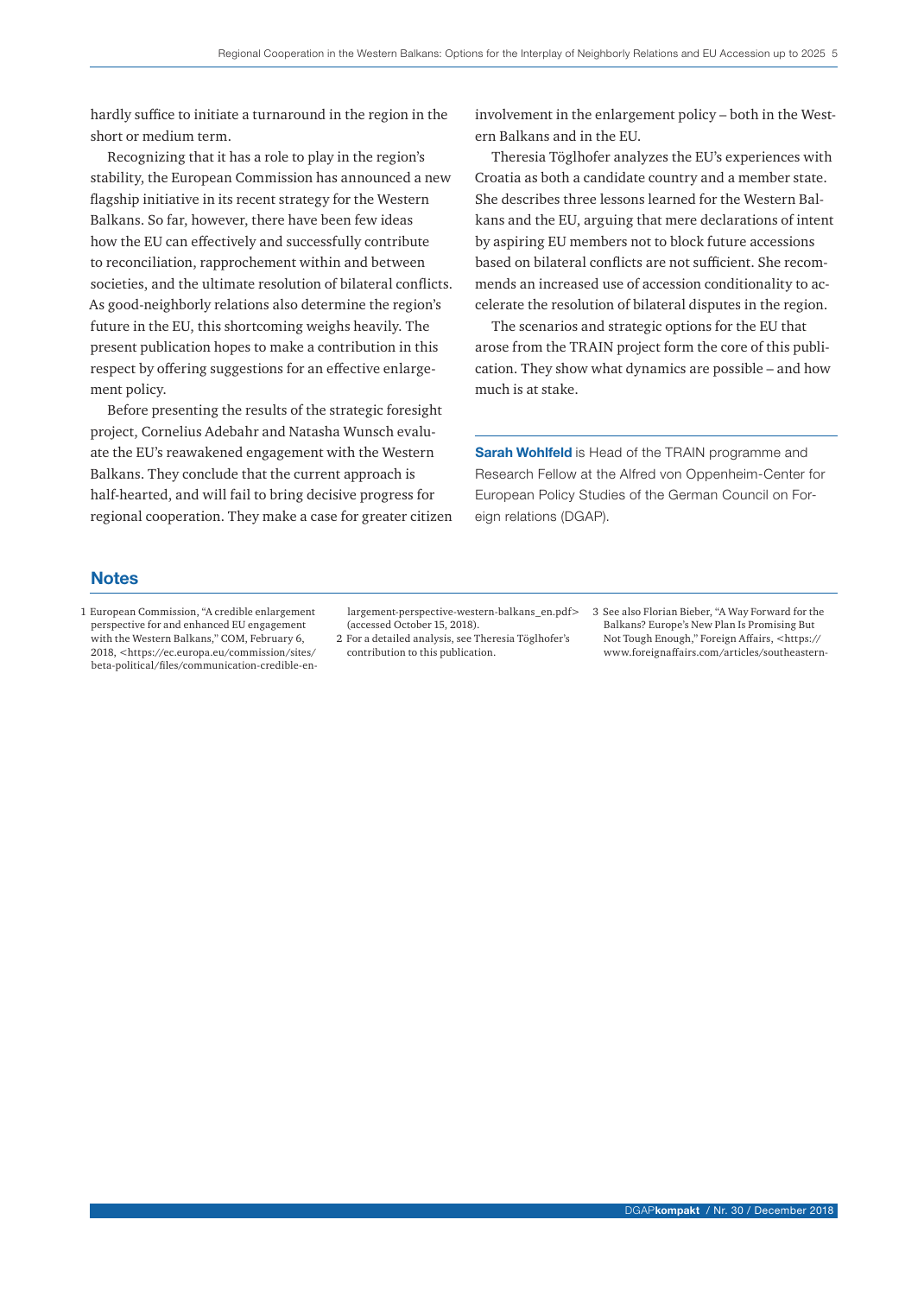# Beyond Rhetoric: EU Re-Engagement with the Western Balkans Must Include Citizens

# *Cornelius Adebahr and Natasha Wunsch*

With the Commission President's State of the Union speech in September 2017, the European Commission launched a tentative process to renew its commitment to EU enlargement – the relevance of which will be discussed in the scenarios further below – for the six countries of the Western Balkans. However, we argue that the EU's announced reengagement in 2018 falls short of providing a credible upgrade to the EU's relations with the region. On the one hand, the Commission's pledge remains half-hearted in light of the considerable obstacles that persist on the current candidate countries' path toward EU accession, not least with regard to regional cooperation. On the other hand, the Commission's reengagement has not meet a corresponding level of commitment on the part of the member states. Both the Commission and the member states will need to show more initiative, since a stronger involvement of citizens is key for any successful reengagement of the EU in the Western Balkans.

## EU Awakens from "Enlargement Fatigue" – at Last

The current European Commission began its mandate with a particular blow to the Western Balkans region and the enlargement process in general. Upon assuming office in July 2014, Commission President Jean-Claude Juncker prominently declared that no further enlargement would take place under his mandate.1 While the pros and cons of this (factually accurate) statement have long been debated, it has inadvertently provoked a slowdown in reform efforts and the disillusionment of local populations.2 However, developments along the way have also made clear that the EU still faces many sources of instability, and hence does not have the luxury to simply indulge in "enlargement fatigue". These include the emergence of the Western Balkans as a major transit route for irregular migrants in 20153 and the subsequent sharp increase of asylum seekers from the region itself;<sup>4</sup> the persistence of numerous bilateral disputes threatening regional stability, most prominently among them, the name dispute between Greece and Macedonia and the struggle over statehood between Serbia and Kosovo<sup>5</sup>; as well as creeping authoritarianism and a backsliding of democracy in the Western Balkans.6

It is, therefore, high time for the EU to recognize the need for a more muscular involvement. Building on President Juncker's 2017 address,7 the European Commission sought to offer "a credible enlargement perspective for and enhanced EU engagement with the Western Balkans" through its new strategy adopted in February 2018.8 The approach aims to combine a renewed commitment to EU membership for the region with an emphasis on remaining reforms. Crucially, by mentioning the year 2025, it offered a concrete, if conditional, time horizon at least to Serbia and Montenegro as the current frontrunners in the negotiation process. This is something that EU institutions and member states alike had tried to avoid ever since Bulgaria and Romania joined in 2007 in what was eventually perceived as a premature decision undertaken only because they had been promised 'a date'.9 The strategy cushions this accession prospect, however, by declaring it to be "extremely ambitious", and making it clear that EU entry will always be based on the objective merits of each individual country.10

Among the many remaining challenges for the Western Balkans including the weak rule of law or uncompetitive economies, two stand out in particular: the persistence of bilateral disputes, and the weak regional cooperation among candidate countries. The strategy emphasizes that national and local leaders must take full ownership of regional cooperation and work toward reconciliation with their neighbors. It suggests that if border disputes cannot be resolved bilaterally, they should be submitted to "binding, final international arbitration".11

This statement demonstrates that the EU considers unresolved bilateral issues an insurmountable obstacle to accession. While preferring to delegate arbitration of such disputes to international courts rather than serving as a judge itself, the Commission will closely follow such negotiations. In the case of Slovenia and Croatia, earlier efforts at direct EU mediation had borne little fruit, and the dispute was eventually taken to the Permanent Court of Arbitration. Even so, the conflict has partially remained unresolved as Croatia has been refusing to accept the ruling in Slovenia's favor (for a detailed analysis of Croatia's outstanding bilateral disputes, please refer to Theresia Töglhofer's contribution in this volume).12 Moreover, EU involvement becomes particularly sensitive once a dispute involves a member state, which can abuse its asymmetrical power to oppose the other party's progress in the accession talks, as seen in the case of the name dispute between Greece and Macedonia.13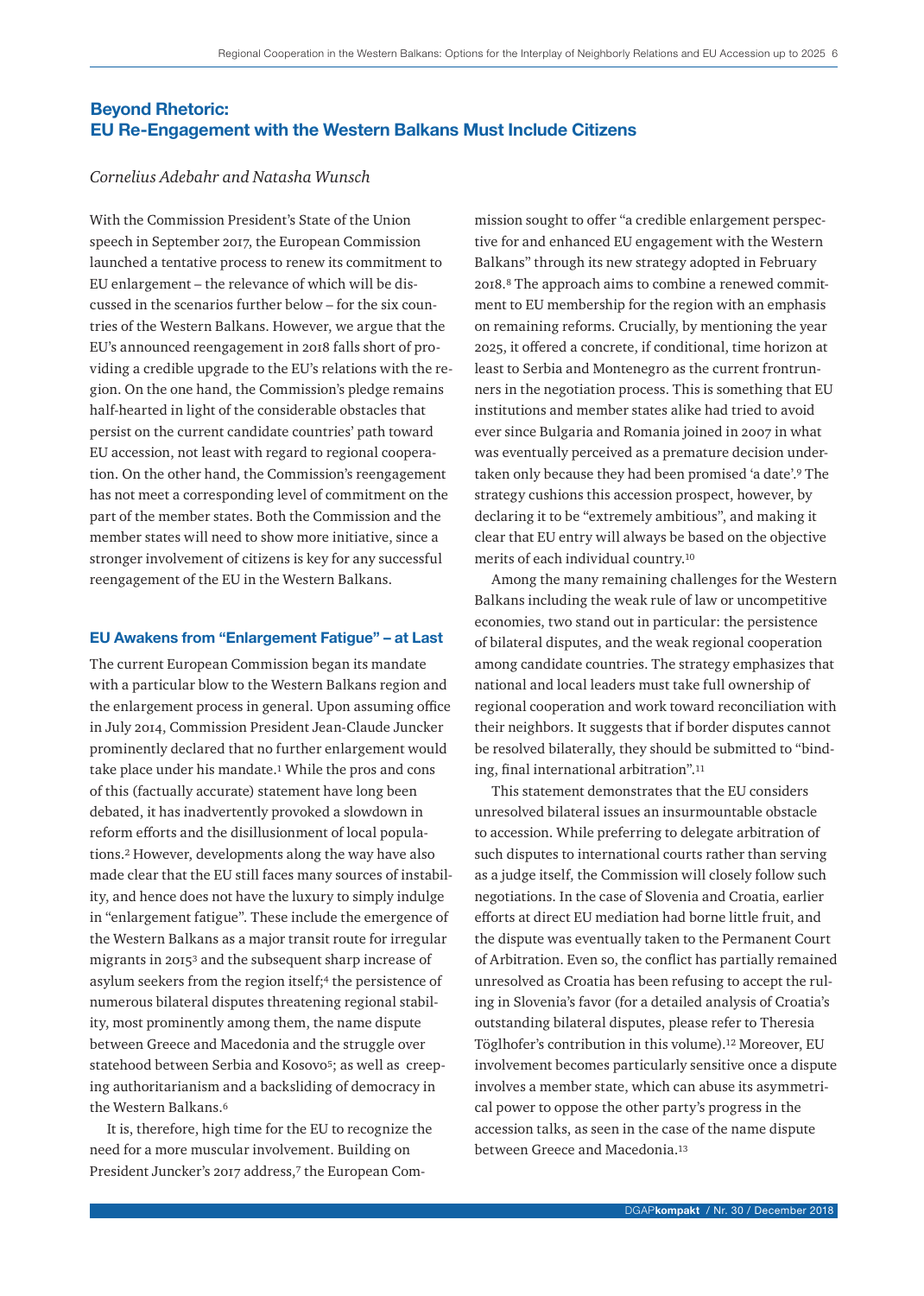# Regional Cooperation as a Prerequisite for Accession

By calling for all outstanding disputes to be settled prior to EU accession, the Commission places the burden on the opposing parties to find a permanent solution or seek international arbitration. This comes with a renewed emphasis on ownership of the the overall reform process: EU membership must be pursued without ambiguity, and citizens are expected to hold their leaders accountable regarding their willingness and ability to deliver on their shared European ambitions. In this sense, the Commission ultimately puts the ball back in the candidate countries' court.

These caveats notwithstanding, the EU promises increased support for the Western Balkans, embodied by six flagship initiatives outlined in an annexed "Action Plan in Support of the Transformation of the Western Balkans". These indclude: increased support for the rule of law, reinforced engagement on security and migration, support for socio-economic development, the increase of transport and energy connectivity, the launch of a digital agenda for the Western Balkans, and the support for reconciliation and good-neighborly relations.14 The last point on the resolution of bilateral disputes also links to one of the core objectives of the Berlin Process presented in the introduction.15 Often suspected to be a parallel track intended to replace, rather than support, the Western Balkans' membership perspective, the Commission's strategy thus brings the Berlin Process back into the broader EU fold.

Despite its comprehensive reach and detailed list of instruments to be employed, the strategy falls behind the expectations raised in the run-up to its publication, mainly on two accounts. First, it fails to provide a meaningful and realistic path to enlargement given the current shortcomings of the region; and second, it visibly lacks serious support from member states to follow up on its adoption.16 The strategy merely laments a lack of progress on the rule of law, fundamental rights and good governance. In fact, however, the rule of law is not merely stagnating. We actually observe a rollback of political and civil rights, including open attacks on independent media and the work of NGOs as well as the strategic manipulation of elections.

However, to rely on "stabilitocracy"17 guaranteed by local leaders is to overlook the necessary conditions for sustainable and peaceful relations: democratic governance on the inside and good-neighborly relations on the outside. Instead, the strategy's overly intergovernmental approach neglects civil society actors and other reform-minded domestic actors in enlargement countries that could supplement the EU's efforts to foster positive

change from within. While it highlights that EU accession is a "generational choice", it also emphasizes that communication with citizens is "primarily the responsibility of governments".18 Even the suggested flagship initiatives represent an upgrade only in the degree, but not in the nature of the EU's engagement, largely outlining measures that target candidate country governments or aim for technical cooperation with executive bodies. In doing so, the strategy misses the opportunity to build a bridge between EU institutions and those who will one day become EU citizens.19

# Half-Baked Implementation

Even more worrying than the missing elements within the strategy, however, are the mixed signals that followed its publication. The European Commission did recognize the importance of reengaging with the Western Balkans and bolstering the EU's commitment to their eventual integration. The European Commission has recognized the importance of reengaging with the Western Balkans and bolstering the EU's commitment to their eventual integration – starting with a focus on the rule of law but extending to creating economic opportunities and strong pluralist social fabrics in its various member states. However, disunity among EU member states over the accession of Western Balkan states risks undermining the credibility of the Commission's message and the strategy's transformative potential in the region. In the worst case, the lack of enthusiasm among some member states might prove true the first scenario described in this volume – that of an ever-fragmented region durably detached from the EU.

The May 2018 EU-Western Balkans summit in Sofia already fell short of being the grand symbolic event as which it had been envisaged.20 Not only did member states fail to show unity behind a renewed engagement in the Western Balkans as Spanish Prime Minister Rajoy was absent at the formal part of the summit to demonstrate his country's opposition to Kosovo statehood.21 It was also France's skepticism towards enlargement along with President Emmanuel Macron reiterating his country's traditional emphasis on "deepening before widening"22 which poured cold water on the Western Balkans' hopes for rapid enlargement.23 In the end, the final declaration merely contained a deliberately vague statement reaffirming the EU's "unequivocal support for the European perspective of the Western Balkans."24

Events took a turn for the worse following the London summit of the Berlin Process in July 2018. Observers and participants were quick to notice the irony of holding a summit dedicated to future EU enlargement in a coun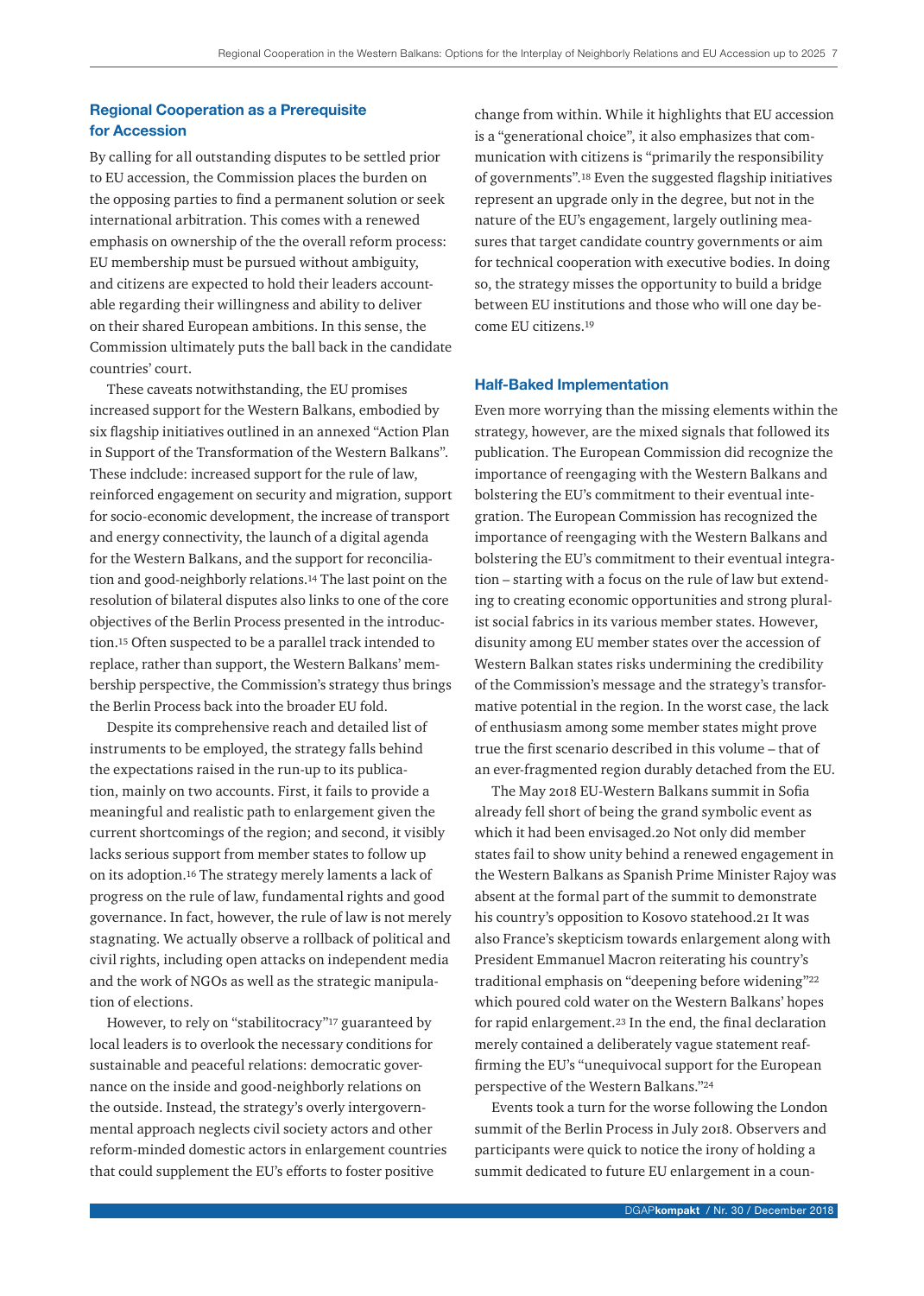try that had chosen to leave the EU.25 The icing on the cake was when then-UK Foreign Minister Boris Johnson resigned during the summit itself over his disagreement with Prime Minister Theresa May's Brexit plans.26 This episode made blatantly obvious that Britain, so far an ally of the Western Balkans countries in their quest for EU membership, was entirely consumed by its own efforts to leave the bloc. Neither the region nor the (few) other member states in favor of enlargement could count on London's support any longer.

The fact that actual EU accession – not just enlargement rhetoric – is no longer shared unanimously among all member states amounts to a half-baked commitment on the part of the EU. Many national leaders in EU countries now fear not only importing instability from the region by accepting its accession prematurely, but also provoking a backlash from their voters who have become largely enlargement-skeptic.27 In this vein, the opening of membership negotiations with Albania and Macedonia was further postponed to 2019 at the insistence of France and the Netherlands. The two countries had justified their blockage on the grounds of domestic considerations as well as a (perceived) lack of reforms in areas such as criminal prosecution and the fight against corruption.28

Even the German government, long seen as an engine to bring the Western Balkans toward their European – or rather, EU – destination, has become more careful not to upset the electorate.29 The June 2018 decision to set out the path toward opening accession negotiations for Albania and Macedonia was contested within the grand coalition and its parliamentary groups in particular, with arguments mirroring the broader debate between member states.30 For understandable reasons that have little to do with the situation in the countries of the region, most sitting governments do not wish to give populists fodder for the upcoming European elections in May 2019.

#### The Way Forward: Citizen Engagement

The abovementioned importance of citizens' views, however, also points to the way forward. There is an obvious mismatch between Commission's clear stance and the more hesitant way in which member states have embraced the idea of renewed involvement in the region. In order to bridge this gap, an increased outreach to civil society and the broader public, in both member states and candidate countries, is vital. This is particularly true when it comes to regional cooperation and reconciliation, which rely crucially upon involving the very people that live in neighboring countries – whether in neighboring countries such as Bulgaria, Croatia, and Slovenia or inside the Western Balkans. Even beyond countries that are directly involved in bilateral disputes, improving the communication with citizens about the benefits of enlargement and integration would go a long way in forging the conditions required for a credible EU reengagement with the current Balkan candidates. For a realistic chance for the second scenario described in this volume to come true, engaging citizens will be key to bringing sustainable progress on bilateral disputes and democratic transformation.

Therefore, the EU needs to build on its new strategy in two ways, which involve both the future and the current citizens. First, the Union must anchor the strategy in the region and engage not only governments, but future EU citizens from an early stage to define their countries' political direction. For example, this could be actively reaching out to Western Balkans' citizens to provide their views on current White Papers published by the EU. Systematically including local civil society organizations in the political agenda-setting – rather than merely in the monitoring of existing polices – could also prove conducive to this end. Second, the EU should engage in extended communication with current EU citizens on the Union's own interest in building the conditions for deep and sustainable political and economic transformation in the region. Here, increasing people-to-people exchanges to reduce (mutual) prejudices is conceivable, as is a dedicated communication strategy on the advantages of enlargement among EU citizens (e.g. one entitled "the cost of non-accession", similar to the European Parliament's "the cost of non-Europe" series<sup>31</sup>).

The apparent choice between internal consolidation and external engagement appears simple, but is ultimately false. The EU still needs and can do both at the same time. Bringing in the citizens is key, particularly, with regard to regional cooperation and reconciliation, but also to generate support for EU policies in existing member states. The way forward to bridging this gap will be to move away from a government-only approach to one involving societies more broadly.

Dr. Cornelius Adebahr is Associate Fellow at the Alfred von Oppenheim-Center for European Policy Studies of the German Council on Foreign relations (DGAP).

**Dr. Natasha Wunsch** is Associate Fellow at the Alfred von Oppenheim-Center for European Policy Studies of the German Council on Foreign relations (DGAP).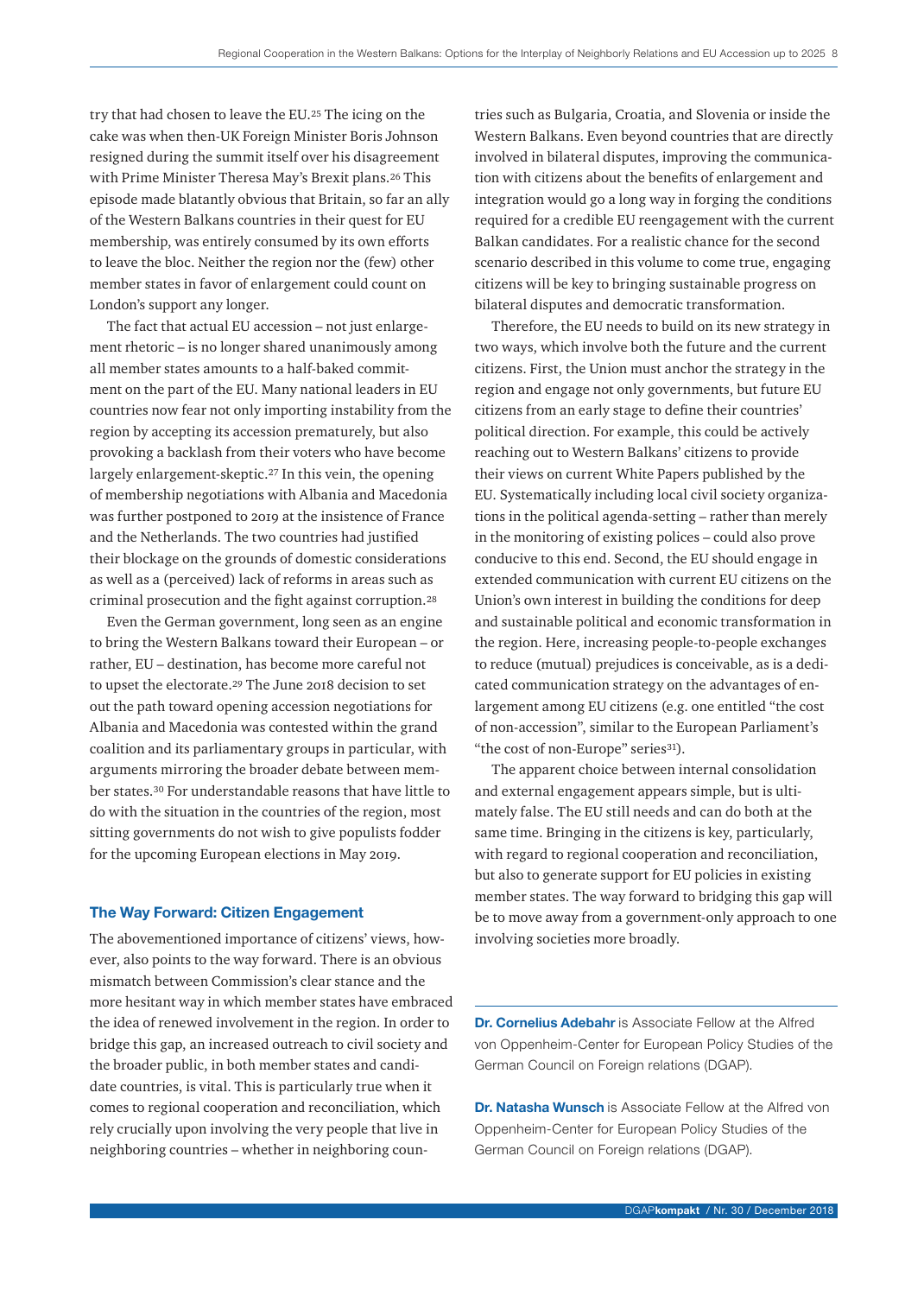europe/2018-02-06/way-forward-balkans> (accessed February 08, 2018).

# **Notes**

- 1 Jean-Claude Juncker, "A new start for Europe," Opening statement in the European Parliament plenary session, July 15, 2014, <http://europa. eu/rapid/press-release\_SPEECH-14-567\_en.htm> (accessed October 15, 2018).
- 2 The Economist," In the queue: The western Balkans and the EU," The Economist, September 27, 2014, <https://www.economist.com/ europe/2014/09/27/in-the-queue> (accessed October 15, 2018).
- 3 Natasha Wunsch, "Doppelt unter Druck: Der Westbalkan als Transitroute und Herkunftsregion," Internationale Politik, January/February 2016, pp. 50-54.
- 4 German Federal Office for Migration and Refugees, "476.649 Asylanträge im Jahr 2015," BAMF, January 6, 2016, <https://www.bamf.de/Shared-Docs/Meldungen/DE/2016/201610106-asylgeschaeftsstatistik-dezember.html> (accessed October 15, 2018).
- 5 Marika Djolai, Zoran Nechev, "Bilateral Disputes Conundrum: Accepting the Past and Finding Solutions for the Western Balkans," Balkans in Europe Policy Advisory Group, April 2018, <http://www.biepag.eu/2018/04/28/bilateraldisputes-conundrum-accepting-the-past-andfinding-solutions-for-the-western-balkans/> (accessed October 15, 2018).
- 6 Marko Kmezić, Florian Bieber, "The Crisis of Democracy in the Western Balkans: An Anatomy of Stabilitocracy and the Limits of EU Democracy Promotion," Balkans in Europe Policy Advisory Group, March 2017, <http://www.biepag.eu/ publications/the-crisis-of-democracy-in-thewestern-balkans-authoritarianism-and-eu-stabilitocracy/>. See also Nate Schenkkan, "Nations in Transit 2016: Europe and Eurasia Brace for Impact," Freedom House, 2016, <https:// freedomhouse.org/report/nations-transit/nations-transit-2016> (accessed October 15, 2018).
- 7 Zoran Radosavljevic, "Juncker waves 'credible EU prospects' at Balkans, but no fast membership," EurActiv, September 13, 2017, <https:// www.euractiv.com/section/enlargement/news/ juncker-waves-credible-eu-prospects-at-balkansbut-no-fast-membership/> (accessed October 15, 2018).
- 8 European Commission, "A credible enlargement perspective for and enhanced EU engagement with the Western Balkans," COM, February 6, 2018, <https://ec.europa.eu/commission/sites/ beta-political/files/communication-credible-enlargement-perspective-western-balkans\_en.pdf> (accessed October 15, 2018)
- 9 Cornelius Adebahr, "On EU Enlargement, or: 'what a difference a date makes'," Global Policy Journal / GP Opinion, November 13, 2014, <https://www.globalpolicyjournal.com/ blog/13/11/2014/eu-enlargement-or-"what-

difference-date-makes"> (accessed October 15, 2018).

- 10 European Commission, "A credible enlargement perspective", p. 2
- 11 European Commission, "A credible enlargement perspective" (see note 8).
- 12 Kait Bolongaro, "Slovenia ups stakes in Adriatic border dispute," Politico, February 19, 2018, <https://www.politico.eu/article/slovenia-croatia-border-piran-ups-stakes-in-adriatic-fishingdispute/> (accessed October 15, 2018).
- 13 Nikola Dimitrov, Marika Djolai, Natasha Wunsch, "Removing obstacles to EU accession: Bilateral disputes in the Western Balkans," Balkans in Europe Policy Advisory Group, September 2015, <http://www.balkanfund.org/publib/biepag/ BIEPAG-Policy-brief-web.pdf> (accessed October 15, 2018).
- 14 European Commission, "A credible enlargement perspective" (see note 8).
- 15 Velina Lilyanova, "The Western Balkans' Berlin process: A new impulse for regional cooperation,' European Parliamentary Research Service Briefing, July 4, 2016, <http://www.europarl.europa. eu/RegData/etudes/BRIE/2016/586602/EPRS\_ BRI(2016)586602\_EN.pdf> (accessed October 15, 2018).
- 16 See also Sarah Wohlfeld, "Ein Funken Hoffnung: Der Westliche Balkan ist zurück auf der EU-Agenda," Internationale Politik 4, July-August 2018, pp. 91-95.
- 17 Srđa Pavlović, "West is best: How 'stabilitocracy' undermines democracy building in the Balkans," LSE EUROPP Blog, May 5, 2017, <http://blogs.lse. ac.uk/europpblog/2017/05/05/west-is-best-howstabilitocracy-undermines-democracy-buildingin-the-balkans/> (accessed October 15, 2018).
- 18 European Commission, "A credible enlargement perspective" (see note 8).
- 19 Natasha Wunsch, "EU reengagement in the Western Balkans: 2018 as a missed opportunity," Institute for Peace Research and Security Policy at the University of Hamburg (ed.), OSCE Yearbook 2018, Baden-Baden: Nomos.
- 20 Martin Dimitrov, "Enlargement Stays off Agenda at Sofia Summit," Balkan Insight, May 17, 2018, <http://www.balkaninsight.com/en/article/ sofia-summit-balkans-meet-europe-for-the-firsttime-in-15-years-05-17-2018> (accessed October 15, 2018).
- 21 Sarantis Michalopoulos, "Kosovo is not Catalonia, Kosovo's Thaci tells absent Spanish PM Rajoy," EurActiv, May 18, 2018, <https://www.euractiv. com/section/enlargement/news/kosovo-is-notcatalonia-kosovos-thaci-tells-absent-spanish-pmrajoy/> (accessed October 15, 2018).
- 22 Natasha Wunsch, "Between indifference and hesitation: France and EU enlargement towards

the Balkans," Journal of South East European and Black Sea Studies, 17(4), pp. 541-554.

- 23 Andrew Gray, "Macron pours cold water on Balkan EU membership hopes," Politico, May 17, 2018, <https://www.politico.eu/article/ emmanuel-macron-pours-cold-water-balkans-eumembership-enlargement/> (accessed October 15, 2018).
- 24 Sofia declaration of the EU-Western Balkans summit, May 17, 2018, p.1, <http://www.consilium. europa.eu/en/press/press-releases/2018/05/17/ sofia-declaration-of-the-eu-western-balkanssummit/> (accessed October 15, 2018).
- 25 Florian Bieber, "It is time to ditch the Berlin Process," European Western Balkans, July 10, 2018, <https://europeanwesternbalkans. com/2018/07/10/time-ditch-berlin-process/> (accessed October 15, 2018).
- 26 The Economist, "Thanks to Boris Johnson, a farcical west-Balkan summit in London," The Economist, July 11, 2018, <https://www.economist. com/europe/2018/07/11/thanks-to-boris-johnson-a-farcical-west-balkan-summit-in-london> (accessed October 15, 2018).
- 27 Rosa Balfour, Corina Stratulat (eds.), "EU member states and enlargement towards the Balkans, European Policy Centre Issue Paper, July 22, 2015, <http://www.epc.eu/documents/uploads/ pub\_5832\_eu\_balkans\_-\_issue\_paper.pdf?doc\_ id=1654> (accessed October 15, 2018).
- 28 Sinisa Jakov Marusic, "Macedonia, Albania Hail EU Approval for Accession Talks," Balkan Insight, June 27, 2018, <http://www.balkaninsight.com/ en/article/eu-paves-the-road-for-macedoniaalbania-accession-talks-06-27-2018>, and Georgi Gotev, "Netherlands to veto the opening of accession negotiations with Albania," EURACTIV, June 22, 2018, <https://www.euractiv.com/ section/enlargement/news/netherlands-to-vetothe-opening-of-accession-negotiations-withalbania/> (accessed October 15, 2018).
- 29 Theresia Töglhofer, Cornelius Adebahr, "Firm supporter and severe critic – Germany's twopronged approach to EU enlargement in the Western Balkans," Journal of Southeast European and Black Sea Studies 17(4), pp. 523-539.
- 30 Daniel Friedrich Sturm, "EU-Perspektive für Albanien? Heikle Frage für Merkels GroKo," Die Welt, May 25, 2018, <https://www.welt.de/ politik/deutschland/article176649093/Albanienund-Mazedonien-Groko-bei-Frage-nach-EU-Beitrittsverhandlungen-gespalten.html> (accessed October 15, 2018).
- 31 Mapping the Cost of Non-Europe, 2014-19: Fourth edition http://www.europarl.europa.eu/ thinktank/en/document.html?reference=EPRS\_ STU(2017)603239 (accessed November 28, 2018).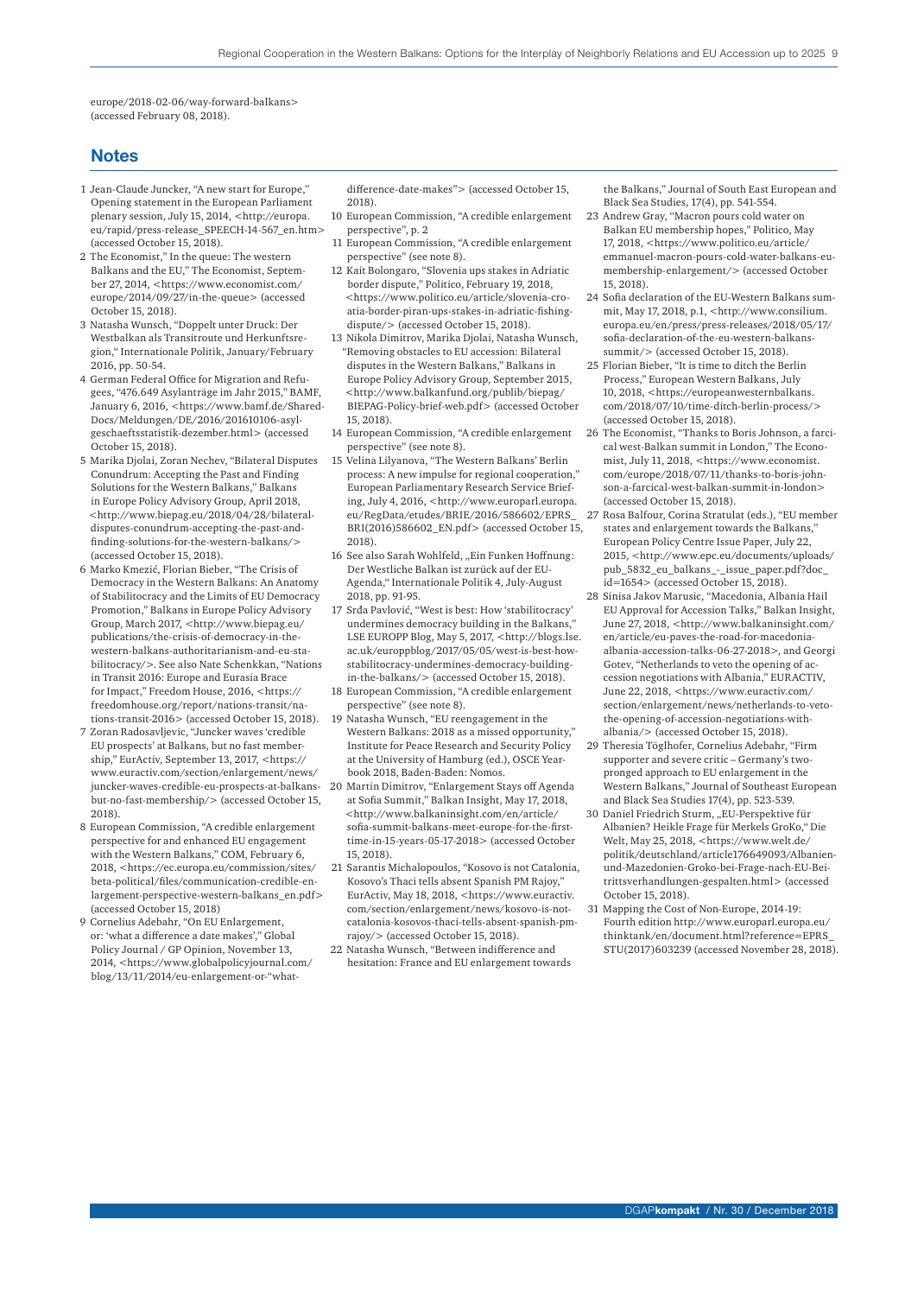# Croatia's EU Accession: Lessons Learned for the Western Balkans – and the EU

# *Theresia Töglhofer*

The scenarios presented in this volume show that open bilateral disputes can make it more difficult for the Western Balkan states to move closer to the EU. They can, furthermore, exercise a destabilizing effect on the region as a whole. Beyond that, these disputes also affect the EU's capacities and stability: First, because disputes between accession candidates and member states can hamper the accession process, and this reduces the effectiveness of the EU's incentives and conditions. Second, by integrating new member states with unresolved bilateral conflicts, the EU risks taking on these conflicts itself (for more on this topic, see Sarah Wohlfeld's contribution in this volume).

On both fronts, Croatia, the first of the "Western Balkan" states to be accepted as a member of the EU, presents a particularly interesting and informative case study. Its accession negotiations were hindered by a conflict over its maritime border with Slovenia, and as a member state, it has used its accession veto to lend additional weight to its demands regarding minority rights and the prosecution of war crimes related to Serbia. Its border conflict with Slovenia has not been laid to rest; in fact, it is now undergoing a renaissance as a dispute between two member states.

The EU's experience with Croatia leads to a number of conclusions regarding both the dynamics of bilateral disputes and the EU's "regatta approach", according to which the Western Balkans are expected to join the Union individually rather than as a group. It also demonstrates the shortcomings of the EU's toolbox for dealing with bilateral conflicts. Lessons learned are arising from the Croatian case not only for the countries of the region, but also for EU as a whole – however, these insights have been only partially integrated into the EU's enlargement strategy.

# Lesson One: Going Beyond Declarations of Intent

Along with specific initiatives for regional cooperation, the annual Western Balkans Summits in the framework of the Berlin Process have been dedicated to improving the relationships among the states of the region and to resolving bilateral conflicts. At the Vienna Summit in July 2015, the six accession candidates signed a declaration on regional cooperation and the solution of bilateral disputes. Therein, they also declared that they would not block other states' accession to the EU, or encourage other governments to such measures.1 The downside of

this otherwise good development was that the neighboring member states of Slovenia and Croatia refused to sign onto the declaration.2 At the most recent Western Balkans Summit held in London in July 2018, the accession candidates decided to meet every six months to take stock of the progress they had made. They also addressed several sensitive topics concerning the region's difficult past, releasing two declarations concerning war crimes and the search for missing persons.3

As welcome as these declarations of intent are, the example of Croatia suggests that their practical effect tends to be short-lived. In October 2011, the Croatian Parliament pledged in a declaration that as an EU member, Croatia would support EU rapprochement with neighboring states, and that open bilateral issues would not encumber EU accession at any point in the process.4 Nonetheless, Croatia delayed the opening of Negotiating Chapters 23 (Judiciary and Fundamental Rights) and 24 (Justice, Freedom and Security) with Serbia by four months in the spring of 2016. Croatia's criticism of Serbia related to the prosecution of war crimes and the rights of the Croatian minority in Serbia, which constitutes less than one percent of the population. Zagreb also used the issue of minority rights as a justification to block Chapter 26 (Education and Culture), and it was only in February 2017 that it could finally be opened and provisionally closed.

The example of Croatia demonstrates how political changes within a country can quickly undermine previous foreign policy declarations of intent. In more ways than one, the country's relationship with Belgrade is more tense today than during the run-up to its EU accession. The tone it has taken on Serbia – and the Serb minority within its own borders – has become rougher. Most recently, this became manifest in a referendum campaign by the right-wing conservative "The People Decide" movement in the spring of 2018: The referendum envisaged a reform of electoral law and the curtailing of minority participation in the country's parliament; it was supported by President Kolinda Grabar Kitarović, but not by Prime Minister Andrej Plenković.<sup>5</sup> Ultimately, the referendum could not be held as it failed to meet the required threshold of 10 percent of the eligible voters. However, the mere fact that roughly 370,000 signatories supported the proposed reform merits attention.

The Croatian case also shows that a fundamentally positive attitude to EU integration of the Western Bal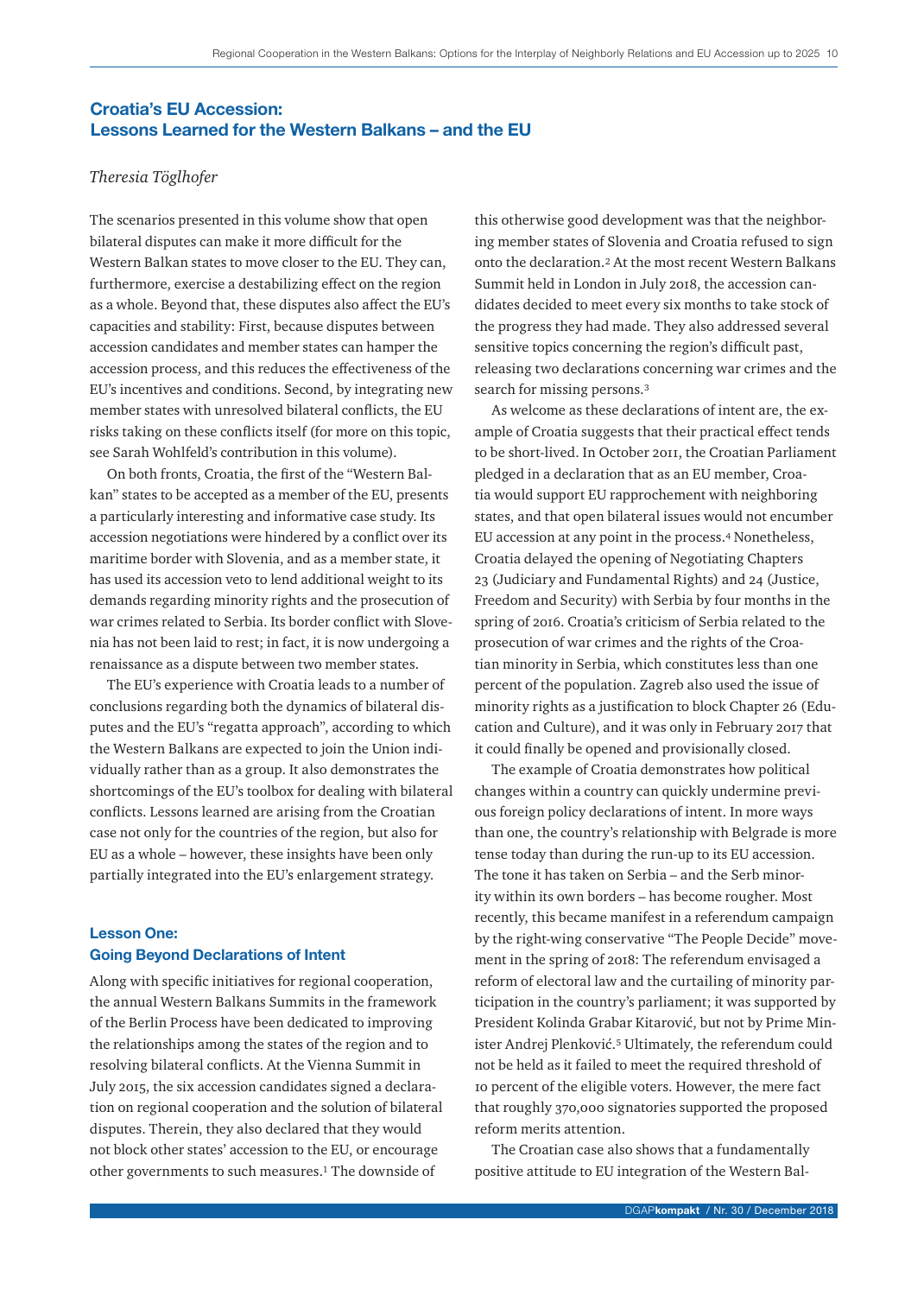kans does not necessarily mean that governments will refrain from using the leverage of accession negotiations to enforce bilateral interests. Besides Croatian-Serbian relations, the dispute over the Slovenian-Croatian maritime border in the Gulf of Piran is another case in point. Slovenia stalled EU accession negotiations with Croatia in December 2008, and only relented when both sides agreed to arbitration in November 2009. Declarations of intent alone cannot solve bilateral disputes. Instead, the EU needs specific measures and mechanisms to settle these disputes before accession, and prevent future blockades of the accession process.

# Lesson Two: Resolving Bilateral Disputes Before Accession

The new EU strategy for the Western Balkans of February 2018 states that the EU will not import bilateral disputes and the concomitant political instabilities. Binding solutions must therefore be negotiated and implemented before a country joins the Union.<sup>6</sup> This approach reflects an innovation that was introduced only after Croatia's accession, and in part as a consequence.

In preparing for Croatia's accession, the EU Commission limited its conflict resolution efforts to a minimum, restricting its engagement to acute problems – transit issues around the Neum Corridor, for example, and local border traffic.7 In the dispute over the maritime border of Piran, however, Ljubljana and Zagreb did not agree on the border itself, but on arbitration as a mode of conflict resolution – only for Croatia to leave the arbitration proceedings after concluding its accession process, and refusing to recognize the June 2017 judgment in favor of Slovenia. Slovenia subsequently filed suit against Croatia at the European Court of Justice in July 2018.

The EU did not address Croatia's border disputes with its neighbors Bosnia-Herzegovina, Montenegro, and Serbia during the accession process. Thus, Croatia's borders have not yet been fully demarcated with any of the adjoining former Yugoslav republics.8 An agreement with Serbia is also found wanting on the unresolved issues of the 1990s war, especially the search for missing persons, the prosecution of war crimes, the clarification of property issues, and the rights and protections to be afforded to Croat and Serb minorities in the two countries. All of these issues remain highly sensitive, and have already delayed Serbian accession negotiations by several months. They harbor the potential to escalate further.

In the case of other candidate countries, the EU has capitalized on the conditionality of accession to promote the resolution of bilateral disputes. Since 2011, the EU has placed the normalization of bilateral relations at the heart of the accession conditions for Kosovo and Serbia. Under the mediation of the EU High Representative for Foreign Affairs and Security Policy, Federica Mogherini, Belgrade and Pristina have been negotiating – with varying degrees of success – a legally binding agreement to govern their relationship. The EU also stipulated the adoption of a border demarcation agreement with Montenegro as the primary condition for a visa-free access of the citizens of Kosovo to the Schengen area. Although Montenegro and Kosovo already signed a border agreement at the 2015 Vienna Western Balkans Summit, the issue became politicized in Kosovo. It triggered the collapse of the government and new elections in May 2017, and the Kosovar parliament finally ratified the agreement only in March 2018.

These experiences illustrate that EU pressure and mediation play a significant role in resolving bilateral issues. In particular, the Berlin Process could serve as the appropriate format to keep working on the solution of remaining disputes. This requires, however, that the topic is kept on the agenda, regardless of the different interests of the member states involved. In addition, it must be ensured that regular summits are accompanied by an actual resolution process. It remains to be seen what results will emerge from the regular, semi-annual stock-taking of the progress toward conflict resolution and improved neighborly relations which was agreed upon at the most recent London summit.

# Lesson Three: Avoiding Future Bilateral Blockades to the Accession Process

Resolving bilateral conflicts in the context of – and under pressure from – the accession process is an important prerequisite for a smooth and successful EU membership. Nevertheless, doing so cannot guarantee that there will be no further conflicts after a country has joined the EU. New controversies may arise concerning agreements that have already been negotiated, as is the case in the dispute over the maritime border in the Gulf of Piran (see Lesson Two), and new bilateral problems may emerge. Erstwhile "sideshows" can also gain significance, as in the dispute between Croatia and Bosnia-Herzegovina over the Pelješac Bridge, which was meant to connect the two parts of the Dalmatian coast currently separated by Bosnia's sea access at Neum: After construction began in July 2018, Bosnian politicians protested that the bridge would stop large ships from entering the port of Neum and thereby impede Bosnian access to international waters. That said, there is no unified opposition in Bosnia-Herzegovina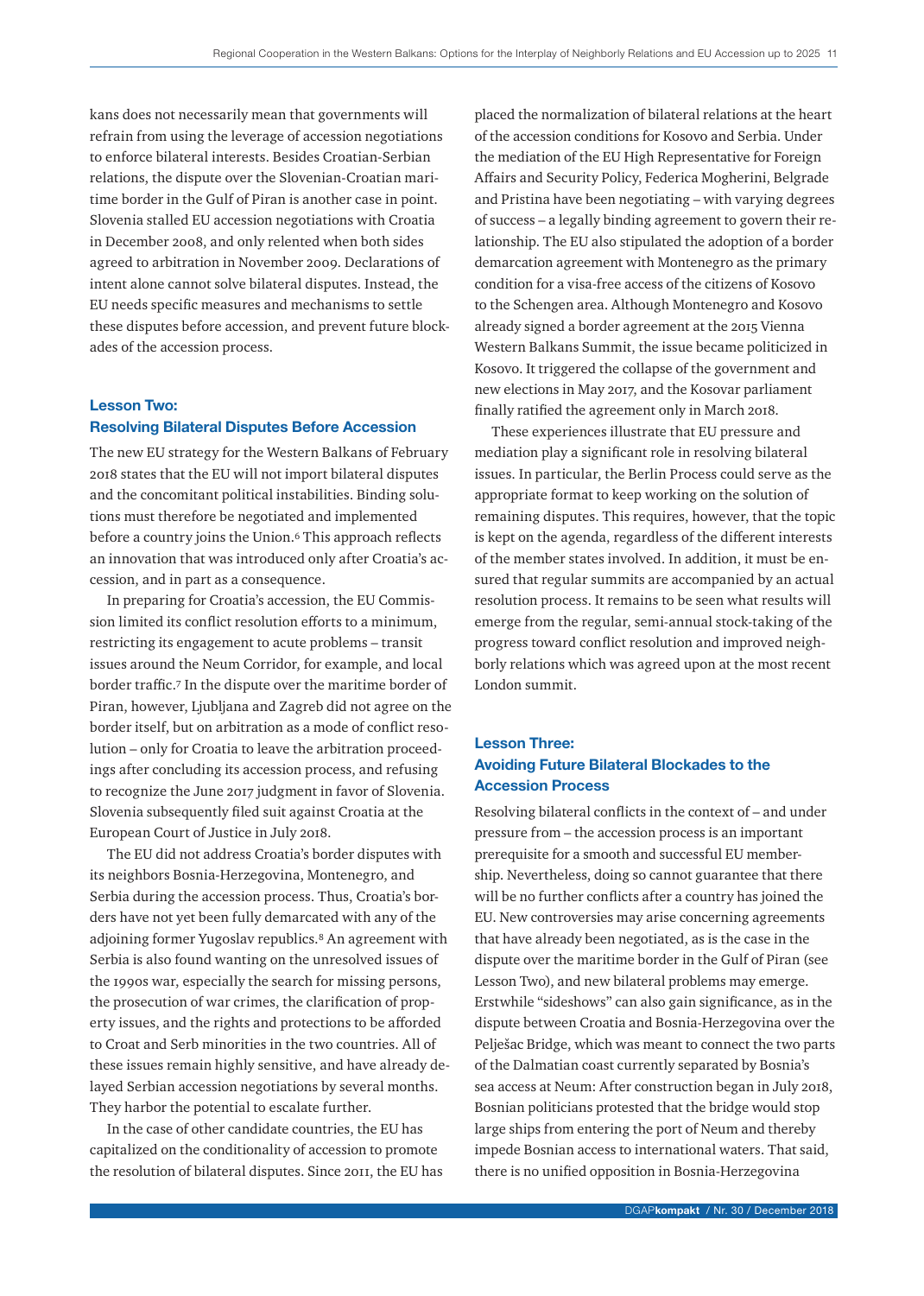against this project, as the political representatives of the three constituent peoples fail to agree with each other.

The dispute between Zagreb and Podgorica over the sailing vessel "Jadran" also highlights how simmering bilateral disputes can suddenly escalate. The 85-year-old training ship was relocated from Split to Tivat, Montenegro, in 1990, shortly before the outbreak of war. Today, both successor states claim the ship as their property. Solving this question has become a priority for Croatia, and Zagreb has already threatened to blockade Montenegro's accession negotiations. The Croatian singer Vanna even chose to cancel a planned performance on the "stolen ship" in August 2018 after harsh criticism in Croatian media.9

The new member states of Southeastern Europe are somewhat of a double-edged sword in the Union's enlargement: Just as they can make it easier for accession candidates to move closer to the EU, they can also make it more difficult. As long as the dispute over their maritime borders remains unresolved, it is safe to assume that Slovenia will not allow Croatia to enter the eurozone or the Schengen area. For its part, Croatia could block Serbia's accession negotiations as retribution for a number of unresolved bilateral controversies (see Lesson Two). Furthermore, other member states could imitate this behavior in order to achieve their own ends: Serbian-Kosovar relations, in particular, remain vulnerable to new upheavals, despite the provisions of a possible future treaty governing the relationship.10

Bilateral blockades would, however, make the accession process unpredictable, and de facto override accession conditionality. This would weaken the credibility of the accession perspective as a whole, along with the EU's influence in candidate countries. In the worst case, this could – as occurred with the Greek-Macedonian name dispute – bring the accession process to a near-standstill for an extended period of time, and have a destabilizing effect on the entire region.

Despite this, the EU currently has no political, technical, or legislative means to influence member states in their bilateral relations.11 New instruments are needed which regulate how to deal with unilateral vetoes that emerge from bilateral disputes. One possibility would be an EU-internal mediation mechanism that could outsource disputes to a court of arbitration.12 Cutting structural or pre-accession funds could also be an effective way of dealing with parties that do not abide by agreements.13 Alternatively, as part of extensive institutional reforms, a move away from the unanimity principle in enlargement policy decisions would make bilateral blockades more difficult.

# EU Integration without Stumbling Blocks: Lessons (to Be) Learned for the EU

The case of Croatia makes it clear that mere declarations of intent are not sufficient. Future bilateral blockades – Croatia's blockade of Serbia, for instance, or Serbia's of Kosovo – could severely hamper of accession conditionality as the EU's most effective instrument for the Western Balkans. This effect, in turn, could destabilize the entire region.

The EU has recognized these problems and risks. Pursuing the resolution of bilateral disputes should be key now, and therefore made a central requirement of accession conditionality for all six candidates in the Western Balkans. The Commission and the European External Action Service (EEAS) are needed as mediators, but so, too, are the member states involved in the Berlin Process.

However, beyond bilateral disputes, good relations with neighbors in a broader sense should be crucial in assessing a country's progress. Good-neighborly relations could be made an indispensable condition for additional financial aid (see for instance the "Consistent Financial Reward Strategy" as advanced in this volume), alongside existing requirements for rule-of-law reforms. This would not only ensure that countries deal with specific disputes under EU pressure. It would also safeguard that nationalist rhetoric and provocations, the glorification of convicted war criminals and agitations against minorities find no place in the countries' move toward the EU.

Experience so far has shown that the pressure of accession conditionality and EU mediation are effective instruments to resolve bilateral issues among candidate countries (see Lesson Two). On the other hand, the EU has fewer tools at its disposal when a country is already one of its member states. In addition to refining accession-related instruments, the EU urgently needs new mechanisms of de-escalation which it can use with its own members (see Lesson Three). This is the only way to prevent that stumbling blocks in the accession proceedings damage not only good-neighborly relationships in the region, but also the credibility of the Union as a whole.

Theresia Töglhofer is Associate Fellow at the Alfred von Oppenheim-Center for European Policy Studies of the German Council on Foreign relations (DGAP).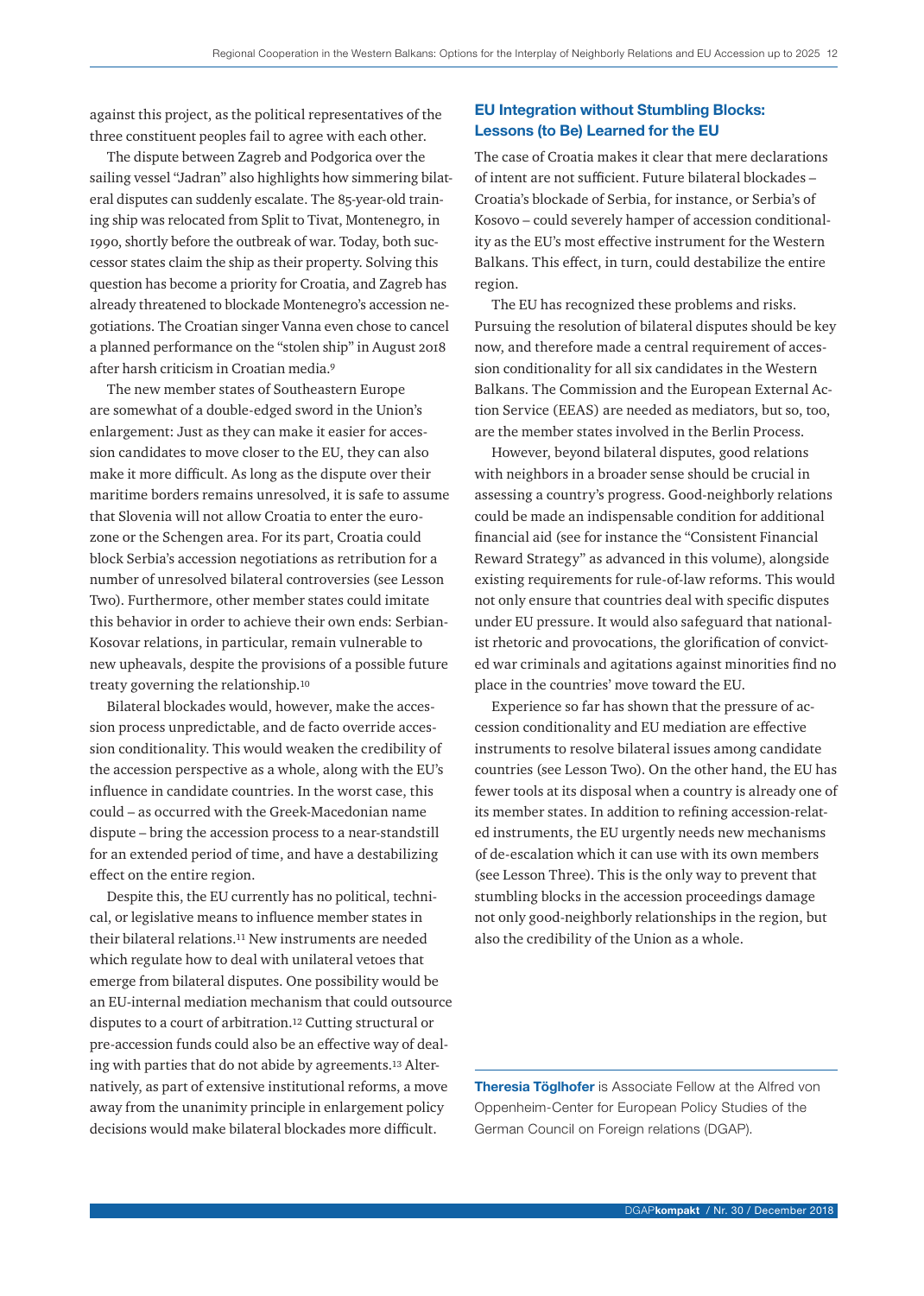# **Notes**

- 1 Final Declaration by the Chair of the Vienna Western Balkans Summit, Annex 3, "Regional Cooperation and the Solution of Bilateral Disputes", August 27, 2015.
- 2 Marika Djolai, "How to Shape Europe's Reengagement with a Region in Crisis?" Conference presentation Western Balkans Back in Focus, May 15, 2018.
- 3 Western Balkans Summit, "Joint Declarations on Regional Cooperation and Good Neighbourly Relations/ Missing Persons/War Crimes in the Framework of the Berlin Process". London, July 10, 2018.
- 4 Parliament of Croatia, "Declaration on the Promotion of European Values in Southeast Europe," Official Gazette of the Republic of Croatia, No. 121/11, October 21, 2011.
- 5 Anja Vladisavljević. Croatian President Backs Conservatives' Referendum Initiative. Balkan Insight, June 4, 2018, <http://www.balkanin-

sight.com/en/article/croatian-president-backsreferendum-initiative-06-04-2018> (accessed October 15, 2018).

- 6 European Commission, "A credible enlargement perspective for and enhanced EU engagement with the Western Balkans", COM(2018) 65 final, Strasburg, February 6, 2018, pp. 3 & 7.
- 7 Theresia Töglhofer, "From the West of the Balkans to the "Rest of the Balkans"? Effects of Croatia's EU Accession on South Eastern Europe". DGAP Analyse, Nr 8, September 2013, pp. 9–11.
- 8 Senada Šelo Šabić, Sonja Borić, Crossing Over. A Zagreb, November 2016.
- 9 Večernji list, "Crna Gora neće u EU dok ne vrati 'Jadran'", Večernji list Online, August 16, 2018, u-eu-dok-ne-vrati-jadran-1264109> (accessed October 15, 2018).
- 10 Florian Bieber, "A Way Forward for the Balkans? Europe's New Plan Is Promising But Not Tough Enough", Foreign Affairs, Snapshot, February 6, 2018.
- 11 Marika Djolai, Zoran Nechev, "Bilateral Disputes Conundrum: Accepting the Past and Finding Solutions for the Western Balkans", Balkans in Europe Policy Advisory Group, April 2018, p. 7., <http://www.biepag.eu/2018/04/28/bilateraldisputes-conundrum-accepting-the-past-andfinding-solutions-for-the-western-balkans/> (accessed October 15, 2018).
- Perspective on Croatian Open Border Issues. FES 12 Nikola Dimitrov, Marika Djolai, Natasha Wunsch, "Removing obstacles to EU accession. Bilateral Disputes in the Western Balkans", Balkans in Europe Policy Advisory Group, 2015, p. 3.
- <https://www.vecernji.hr/vijesti/crna-gora-nece-13 Pierre Mirel, "The Western Balkans: between Stabilisation and Integration in the European Union", European issue 459, Fondation Robert Schumann, January 23, 2018.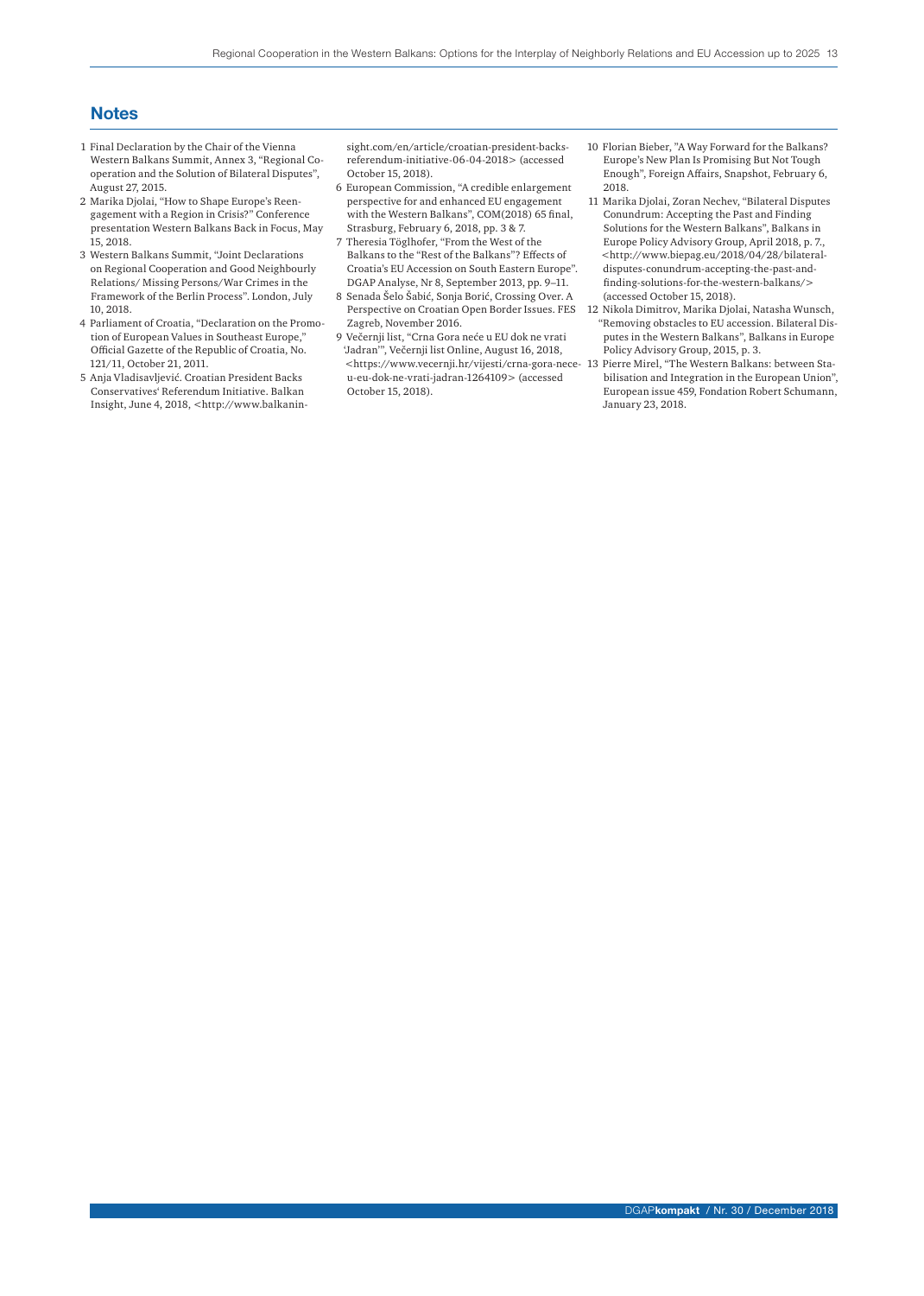# Scenarios for Regional Cooperation in the Western Balkans in 2025

*Matteo Bonomi, Bojan Elek, Sabina Lange, Magdalena Lembovska, Florent Marciacq, Mira Popović, Misha Popovikj, Redion Qirjazi, Agim Selami, Tara Tepavac, Bogdan Urošević, Mentor Vrajolli, Uglješa Vuković, Mona Xhexhaj*

This report is the product of a strategic foresight process on regional cooperation in the Western Balkans in 2025.1 It was conducted with 14 researchers, participants of the German Council on Foreign Relation's TRAIN project in three workshops between April and October 2018. The purpose was to shed light on blind spots, critically reflect current expectations, anticipate surprises, and help the EU to proactively prepare for an uncertain future of cooperation in the Western Balkans. The goal was to create scenarios about regional cooperation in 2025 in order to map out potential mid-term opportunities and threats for the EU, and to identify strategic options accordingly.

Anticipating surprise means to discover something new. Discovering possible futures means going beyond a summary of our current hopes ("best case scenario") and fears ("worst case scenario"), and our current best guess (the most likely scenario, usually a mix between best and worst case). The scenarios outlined below should help the reader not only to anticipate surprise but also to gain a better grasp of the uncertainty the coming seven years will bring. Therefore, the scenarios are, by definition, not only unlikely, and don't fit into best or worst case categories. They are also diverse, highlighting different development logics as well as various opportunities and threats.

The reader should keep in mind that the scenarios do not equal predictions. They illustrate the spectrum of possible developments with plausible pictures and histories of the future. Naturally, the scenarios are distorted and biased. Other groups using the same methodology would have explored different scenarios, the same group creating scenarios in two years from now could produce different results. Foresight is bound to a specific context, it does not aim at and cannot produce "true knowledge".2 Nonetheless, the following scenarios can be a useful instrument to advance the discourse.

# Senario One: Ever-Fragmented Western Balkans

The population of the Western Balkans in 2025 is more disillusioned than ever before. The gap in socio-economic inequalities is radically growing throughout the region. Low birth rates, ongoing brain drain, and massive emigration rates fostered by declining social welfare have led to a substantial shrinking of the population since the beginning of the twenty-first century. The region is dominated by illiberal populist democracies, characterized by weak institutional checks and balances and a lack of accountability. A caste of corrupt political elites consistently blocks democratic reforms. Behind democratic facades, the notion of EU accession is out of reach and has been replaced by little more than synchronized lip service to EU integration and matters of regional cooperation.

The EU continues to promote regional cooperation in the Western Balkans, mainly through connectivity and, occasionally, through reconciliation projects. But its engagement – declarative rather than substantive – has lost much of its clout in the region. Growing divisions among the EU member states have hindered its internal transformation process, and put on ice any attempt at reviving the enlargement agenda. With the decay of the EU's enlargement policy, a new dynamic has gained momentum in the region. Some EU member states have become increasingly assertive in pursuing their national interests unilaterally in relation to individual Western Balkan countries, while Russia, China, Turkey and other international actors continue to strengthen their political, economic, and cultural influence. Their infrastructure investments in the region fuel growing dependency relationships. Intra-regional connectivity records quick progress, but regional cooperation at the political level is limited. The main actors manage to maintain the status quo and keep bilateral disputes frozen. There is no escalation of conflicts, but no cooperation in a true sense either. Disillusioned citizens throughout the region peacefully co-exist without mutual hatred, but also without believing in genuine reconciliation.

# *Failed Transformation in the "Palace of Broken Western Balkans Dreams"*

The transformation many had hoped for in the early 2000s has not materialized. The steady erosion of the socio-economic situation in the Western Balkans, the absence of reforms and the consolidation of illiberal regimes throughout the region have gradually become a reality to which citizens respond with emigration or resignation.

With tens of thousands of young educated people leaving the region every year since the 2000s, and two-thirds of young citizens expressing their intention to emigrate as soon as they obtain the chance, the Western Balkans face the tremendous challenge of demographic decline. With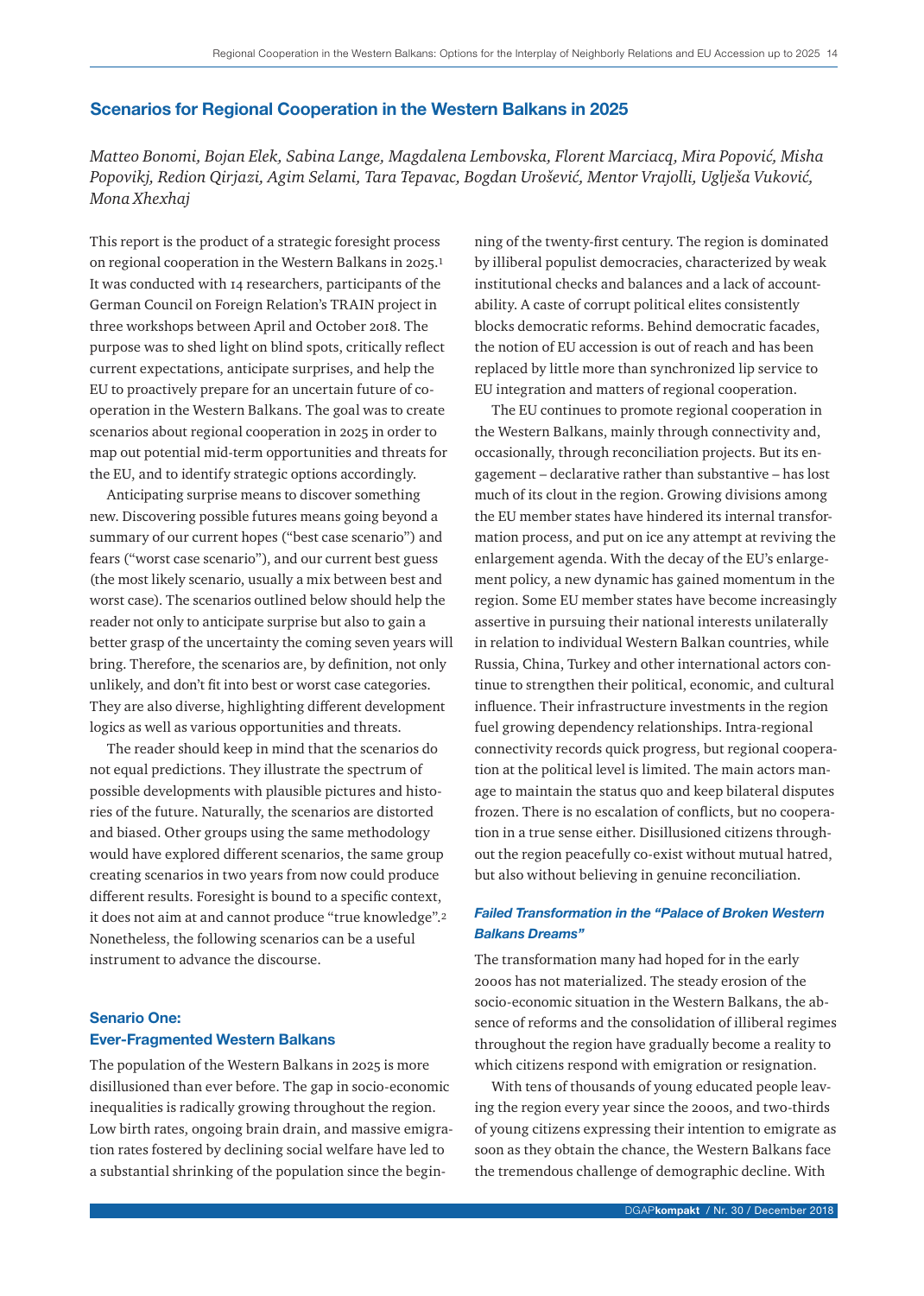the loss of the young – their lifeblood –, the countries of the region can hardly cope with the most pressing social, economic, and political challenges. They lack the human capacities to conduct reforms, the creative energy to boost economic development, and the spirit to build a better future. No effective policy has been launched in the region to address this crucial issue.

Unemployment remains very high as investment priorities are set to satisfy an aging population and a clientelistic elite at the expense of an economy of knowledge. The middle-class, which used to constitute the backbone of Western Balkan societies, continues to erode due to brain drain and rising poverty levels: For instance, the share of Kosovar citizens living in poverty has risen from 30 percent in 2018 to 40 percent in 2022. Socioeconomic inequalities reach new highs every year, with more and more oligarchs thriving in the region. In tune with their political associates, they expand their control of economic assets, shun good governance and unravel workers' rights.

The political elite are passing reforms in the Western Balkans with the aim to centralize political power even more, consolidating non-participatory practices and informal processes throughout the region. Politics at the regional level has become sheer window dressing, with Serbia leading by example: In 2019, the country changed its constitution and introduced a presidential system guaranteeing "firmer leadership in times of critical challenges". Internal political tensions continue to foster a backsliding of democracy in countries like Kosovo, Montenegro and Albania. Much like in Serbia, these countries also established strong presidential systems after judicial reforms had failed. Most leaders are tightening their grip on democratic institutions with the promise that they will advance economic developments in the region and accelerate European integration.

Elections do not enable regime change as pressure on competing voices in the media limits the power of both critical political parties and civil society organizations. Additionally, the latter face increasing challenges, given the new laws in the region to restrict their access to Western funding. Intimidation and harsh rhetoric against those criticizing the legitimacy of populist rule have gained ground in both state-controlled and oligarchowned media. The rise of right-wing populist parties in the European Parliament and the re-election of President Donald Trump in the United States have encouraged the governments in the region.

Western Balkan leaders continue to meet regularly under the benevolent gaze of an EU keen on words of reconciliation, but their declarations are not followed by common action. Instead, all effort focuses on election campaigns, in which inflammatory rhetoric regularly resurfaces.

#### *The EU Perishes in the Western Balkans*

Internal quarrels on the future of Europe, ideological divisions and irreconcilable disagreements on core values have become daily politics at the EU level and shifted the EU's attention away from enlargement. Following France, Germany and Italy, too, are starting to losing their appetite for promoting European integration, as they are weary of a political landscape marked by constituencies hostile to further enlargement. The European Commission, under heavy fire on a series of issues, has gradually given up bringing enlargement back on the agenda. The failure to maintain the impetus given by the Berlin Process sounds the death knell of the EU's enlargement policy. Multi-speed Europe gains the upper hand as the key political project, leaving little room for the countries of the region other than those at the periphery of the EU's polity. In the absence of collective support for enlargement, the EU offers regional cooperation and economic integration as substitutes for their European perspectives. This reduced offer pleases the Western Balkans' strongmen. It frees them from overly demanding conditions concerning political transformation, and provides them with endless opportunities to blame the EU's approach for their mismanagement and actual failures.

Hungary and Poland, once labelled as divergent member states, have rallied a group of like-minded countries with the Visegrád Four (V4) at its core, contesting the normative dimension of European integration and aiming at reverting political unification. These member states, which are increasingly challenging EU treaties, have become the last and most fervent supporters of EU enlargement. They hope that a wider Union will put a definitive end to the idea of deepening integration, and, accordingly, have have upgraded their engagement at the bilateral level with individual Western Balkan states governed by like-minded strongmen. The new quality of cooperation becomes obvious with the creation of the Visegrád Four-Western Balkans Six (V4-WB6) group, whch presents a pro-enlargement yet euroskeptical front in the shaping of EU politics.

#### *Geopolitics Triumphs in the Western Balkans*

The fragmentation of the EU on core principles and the decay of the EU's enlargement policy offers opportunities for external actors – mainly Russia, China, and Turkey – to increase their level of engagement in the region. At the multilateral level, they create cross-cutting frameworks of cooperation, such as China's V4/B4+1 initiative, gathering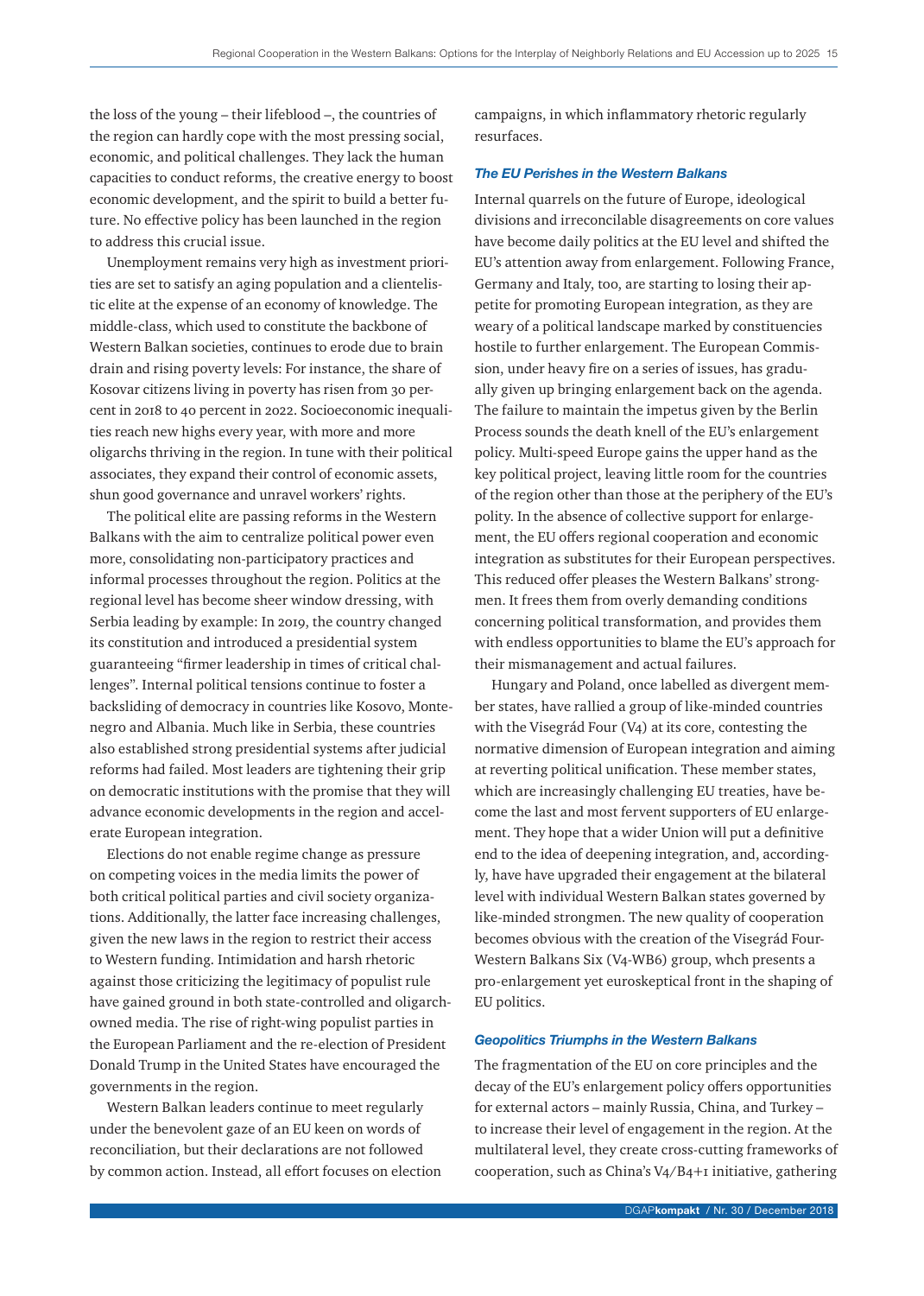the Visegrád group and four Balkan countries (Croatia, Serbia, Macedonia and Bulgaria) plus China, or Russia's enhanced regional security platform with Bulgaria, Serbia and Belarus. While these frameworks do not always prove very functional, they are key in exacerbating differences between their participants and other neighboring states and shaping mutually exclusive regional spaces, and thereby hinder any further EU integration. Such initiatives, inspired by the politics of exclusion, have gained momentum with the development of the neo-regionalist school of thought in the United States, the demise of the international organizations promoting inclusive politics such as the OSCE, and the consolidation of NATO as a Western bulwark against Eurasian threats.

External actors also increase their engagement at the bilateral level. Russia expands its economic and political influence as skyrocketing oil prices boost its position in the international arena. The Arab states of the Persian Gulf expand their influence on the same level, buying large areas of land across the region to strengthen their food security in times of global warming disorder, and – through the Organization of Islamic Cooperation – strengthen their ideological engagement in Albania, Kosovo and Bosnia and Herzegovina. China accelerates its millennial investments in infrastructure projects through its Belt and Road Initiative and becomes a major creditor of Serbia and Montenegro's external debt. As for Turkey, it consistently builds up its soft power through neo-Ottomanism. It projects its interests from within the countries of the region through its network of social, political and cultural agencies, for instance, by supporting educational reforms in line with Ankara's historiography. The Western Balkan rulers seize the material and personal opportunities that these countries offer, while continuing to declare that they "remain committed to European integration, unlike many EU member states".

# Scenario Two: Break with the Past – on the Road to the Future

On the eve of the 2025 Copenhagen EU summit, all six Western Balkan states are strategically committed to and jointly pursuing the goal of joining the EU. The region as a whole is governed by functioning democracies. All countries in the region are trading freely with each other, and even the talks on funding the Sarajevo-Budapest Railway are approaching agreement as the need to break down barriers in the transportation of goods and people is widely acknowledged. External actors are mostly supportive: They work together with the EU to further the current economic growth of the Western Balkans. After

the signing of the Belgrade-Priština Comprehensive Normalization Agreement, Russia is no longer actively blocking Kosovo's bid for a seat in the United Nations. By fall 2024, the Serbian and Kosovar Prime Ministers had met in Belgrade. This was considered a high-risk event by authorities, and prompted increased security measures, yet fears which proved to be unneccessary. Finally, religious leaders from all religions expressed joint support for a European future of the region, giving further hope for societal reconciliation. This, however, which still has a long way to go.

# *Positive Spill-Over Effects on Resolution of Bilateral Disputes*

In 2019, the outcome of the European elections boosts the process of integration of the Western Balkan states. Newly elected parliamentarians push for stronger engagement with the Western Balkans – be it with the aim to prevent the EU's deepening by admitting new and diverse member states, or in order to finalize the European integration project by incorporating its "overlooked soft belly".3 As the key external driver of reforms in the Western Balkans, the EU reignites momentum toward integration, thus incentivising democratization, regional cooperation, and the resolving of outstanding bilateral issues.

The implementation of the Prespa Agreement between Macedonia and Greece opens the path for Macedonia to start accession talks with the EU in June 2019 and to become a NATO member in January 2020. Albania's immense efforts to reform its judiciary are rewarded by joining Macedonia in opening the accession negotiations after a prolonged period of stalemate.

These developments have a positive spill-over effect. In concert with the EU's reengagement with the Western Balkans, and due to an immense commitment by the EU High Representative for Foreign Affairs and Security Policy and the European Commission, Kosovo and Serbia reach a Comprehensive Normalization Agreement in summer 2019. A clear European perspective signalled in the capitals of the EU allows other Western Balkan leaders to make brave decisions in resolving bilateral disputes. This is reflected in opinion polls showing people's readiness to accept concessions in order to leave their past behind.

#### *External Actors Support Regional Cooperation*

With Kosovo and Serbia on the path to normalizing their bilateral relations, and NATO integrating Macedonia, Russia loses leverage in the region. Moscow is grappling with domestic economic problems and is entangled in large-scale geopolitical games, particularly in the Middle East. Russia's disengagement from spoiler practices in the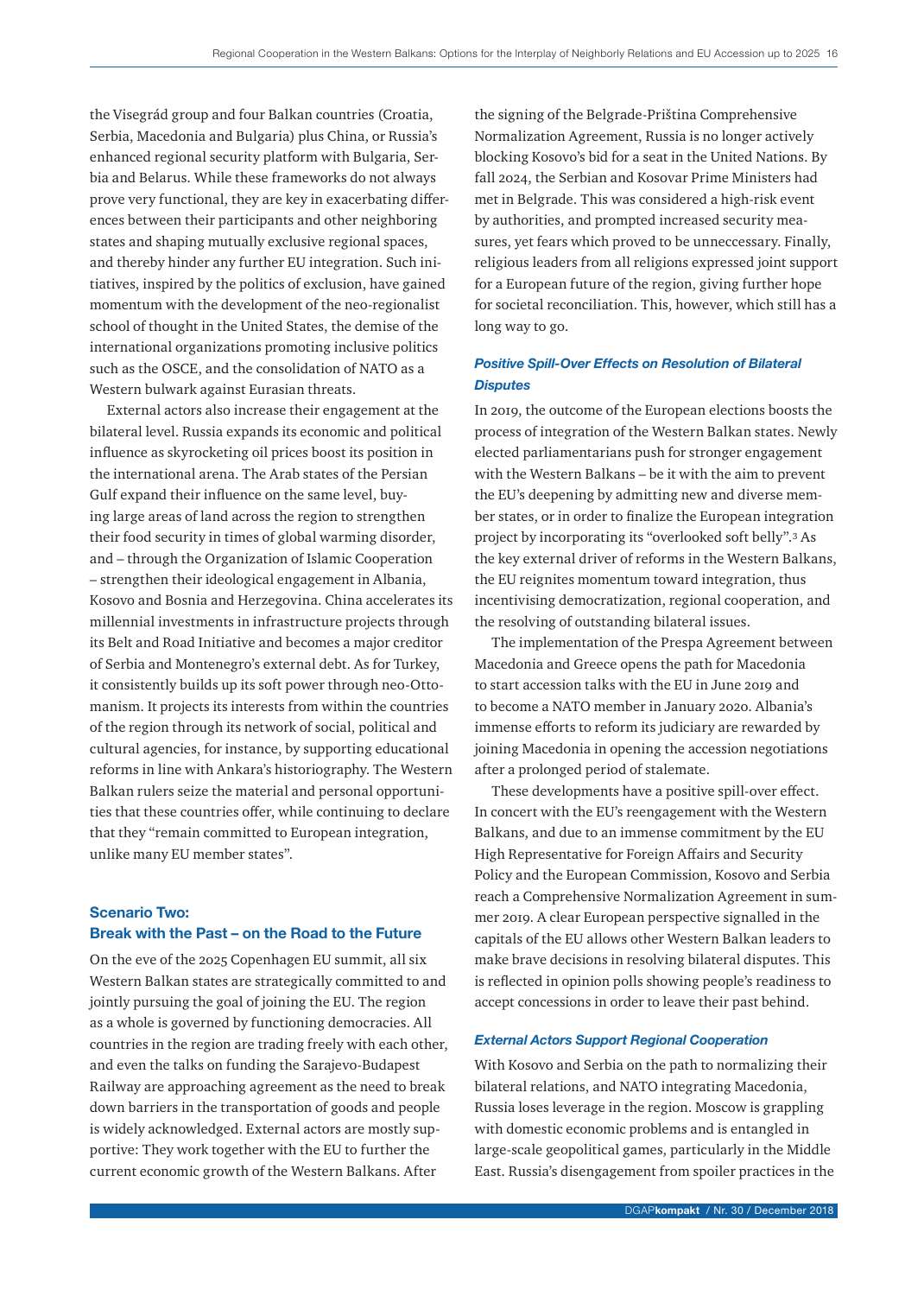Balkans facilitates the Western Balkans' regional cooperation efforts and clears the way for Kosovo's bid for a seat in the United Nations. At the same time, the United States heavily invests in supporting the ongoing reforms. China, Turkey, and the Gulf states maintain business ties in the region without interfering with the political processes.

#### *Finally Enforced: Rule of Law*

With bilateral roadblocks removed, rule of law reforms and economic development finally become a priority. Nationalist rhetoric is no longer a viable tool for securing sufficient electoral support to form a government. Citizens now demand a better quality of life, accountability from political elites, and tangible results in the fight against corruption and organized crime. The need to tackle societal issues such as brain drain, poverty, and slow growth, as well as positive examples from other regime changes, for example, in Macedonia, add to the lure of EU membership, and provide incentives to reform.

The EU's renewed engagement coupled with support from member states places additional pressure on political elites to deliver, especially regarding Negotiating Chapters 23 (Judiciary and Fundamental Rights) and 24 (Justice, Freedom and Security). The undisturbed reign of political elites who had presented themselves as "stabilocrats"4 for decades is finally coming to a close: Many corrupt senior politicians and officials are being prosecuted as new progressive reformist leaders are heading ever-growing protests. An increasingly engaged public recognizes accountability and transparency as key factors for successful further economic development. This leads to a successive change of political leadership, and new faces from civil society, business and popular movements are strengthening reformed opposition parties. The elites throw their support behind the reforms necessary for EU membership, and socio-economic development, increased regional cooperation, and reconciliation. The resulting move toward liberal democracy fuels a regional identity.

#### *Economies Catch up with EU Core*

All Western Balkan governments are actively working toward furthering regional trade, recognizing the importance of connectivity and promoting infrastructure projects. The EU had decided to make substantial investments so that the EU's 2021-2027 Multiannual Financial Framework saw a significant increase in funds earmarked for the Western Balkans, along with the budgetary reserve for the potential enlargement of front-running candidate countries by 2025. The growing attractiveness of the Western Balkans, which is to successful rule of law reforms and progress in Euro-Atlantic integration, leads

to increases in foreign direct investment. This, coupled with rising numbers of domestic small and medium enterprises, results in falling unemployment, sustainable economic growth rates above four percent annually, and increased intra-regional economic cooperation. In late 2023, talks about the Sarajevo-Budapest Railway start.

The positive economic outlook contributes to reversing the brain-drain and stimulates the growth of creative and IT industries, which offer well-paid opportunities to young and skilled workers and professionals. Moreover, positive developments attract significant parts of Western Balkan diasporas to bring capital and know-how back home, thus providing yet another stimulant for economic growth.

The Western Balkan Regional Summit of 2024 is considered highly successful. All Western Balkan states reaffirm their strategic commitment toward further regional integration in the areas of law enforcement, joint disaster relief and interconnectivity, while securing record levels of foreign direct investements. The front pages of media covering the 2025 Copenhagen EU Summit report: "European Enlargement – Western Balkan states are only one step away!"

# Senario Three: A Region of Lost Opportunities

In 2025, the EU enlargement process in the Western Balkans has been effectively suspended as political will for regional cooperation has vanished. Ostentibly undramatic, yet hazardous events have concurred: Negative economic and demographic trends, rule of law deficiencies, and neighborhood disagreements have led to a large-scale deterioration of regional cooperation within a relatively short time.

Regional economic cooperation has been abandoned and economic relations are exclusively bilateral. Russia and Turkey have gained ground in the industrial development of individual Western Balkan countries by strengthening ties with the national elites of these countries. China has brought some infrastructural developments as part of its Belt and Road Initiative, but only on a sporadic basis and only marginally affecting an overall improvement of connectivity within the Western Balkan region. Even the existing new infrastructure remains largely underused as a result of deficient communication and understanding in the Western Balkans. Chinese-sponsored projects have shown only limited bankability, and are becoming increasingly burdensome and fiscally unsustainable. National elites have utilized the weak rule of law systems in the region to broker non-transparent deals, pushing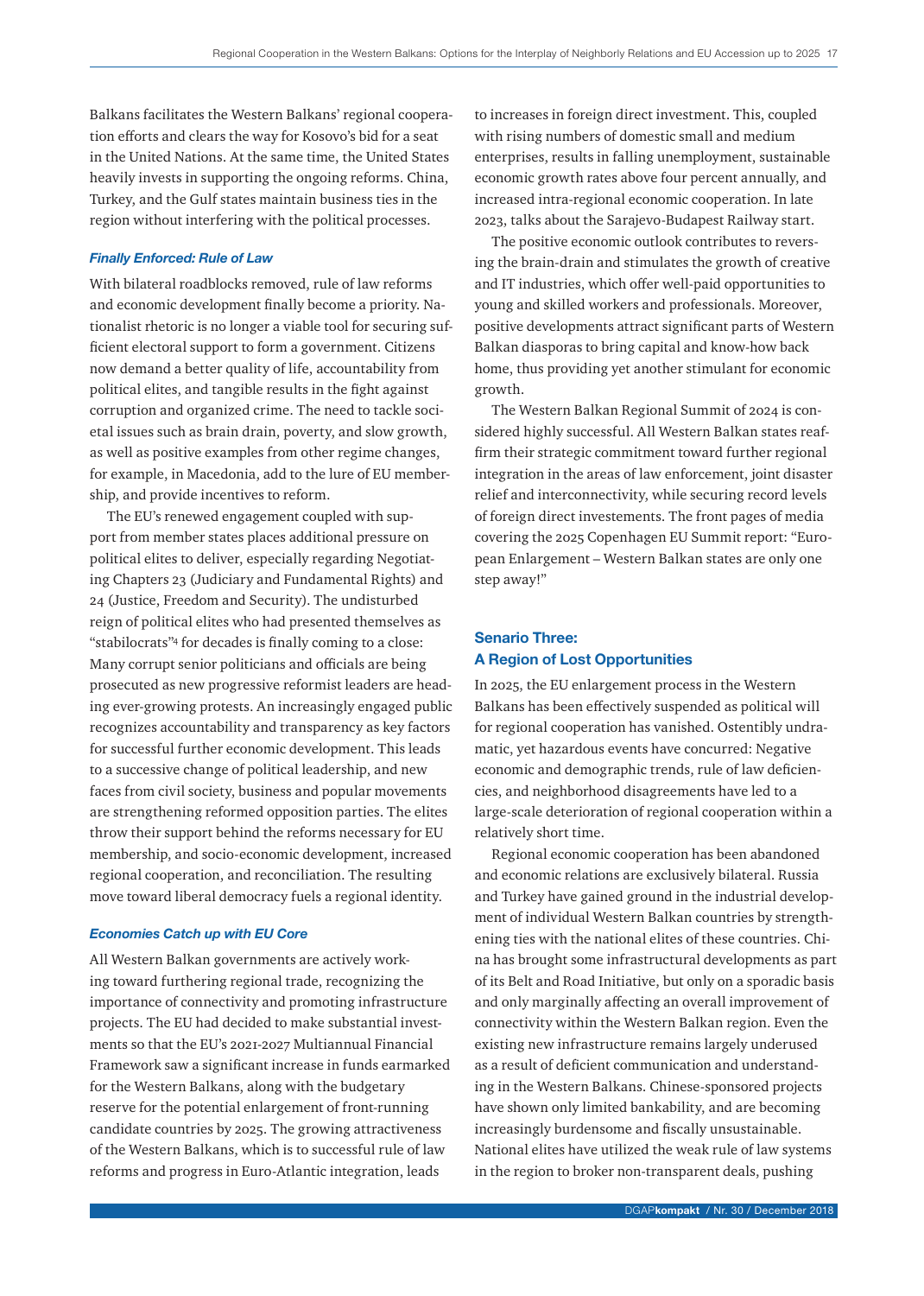Western Balkan economies further into dependency of Eastern partners.

Political leaders openly misuse the judiciary against their opponents. In the EU Country Reports, all Western Balkan states are categorized as captured states, and the existing institutions of democracy struggle to cope with increasing levels of corruption and clientelism. In their annual reports, Freedom House, World Bank, and Transparency International identify the Western Balkan countries as champions of backsliding in the categories of personal and political freedoms, media liberties, and free market.

Overall, individual welfare stagnates as a result of clientelistic investments and economic deals. Citizens feel increasingly hopeless, hopeless as they have lost faith in the concepts of European integration and democratic governance. The year 2025 sees record numbers of people leaving the region, seeking legal or illegal refuge in the EU. The Western Balkans are missing highly skilled personnel in key areas such as healthcare and technological development. The shrinking of an economically independent middle class significantly contributes to growing corruption and authoritarian tendencies among local governing elites. At the same time, the levels of migration from the Balkans have boosted EU member states' domestic populist and nationalist forces, who are pushing for reinstating a visa regime to stop the inflow of migrants. EU officials have recently claimed that "mafia states" within the Western Balkans have opened the gates for illicit traffic in the EU.

Nationalist rhetoric in the Western Balkans has become explicit, and grand projects of ethnic unification, including reshuffling territories, have moved from the fringes to mainstream politics. The escalation is exemplified by governments mutually reinforcing "Greater Serbia" and "Greater Albania" scenarios. International security and peace missions are present in Kosovo and in Bosnia and Herzegovina. NATO invests in military naval infrastructure in Montenegro, while China manufactures military drones in Serbia. Russia organizes joint cross-border natural disaster reaction exercises with Serbia and the Serb constituent republic in Bosnia and Herzegovina, Republika Srpska.

#### *Reform Efforts Hit the Wall*

The path to this situation is a story of unrecognized points of no return, events and processes whose full consequences often did not become apparent until it was too late to adequately address them. As any movement toward meaningful progress in the rule of law threatens the power of political elites, the governments of the frontrunners in the EU accession process, Montenegro and Serbia, increasingly attempt to undermine far-reaching reforms – a tactic which has become standard in the entire region. Encroachment on independent journalism and the backsliding of democracy in Montenegro are becoming difficult to ignore by the EU. The EU, therefore, requests Montenegro to deliver on urgent reform priorities drafted by their ad-hoc mission before negotiations can continue in 2020.

Macedonia and Albania do not start negotiations by the end of 2019, due to a lack of progress on the current benchmarks. Macedonia, in efforts to complete the conditions of the Prespa Agreement with Greece, sidelines other reforms and fails to deliver. The judicial reform in Albania has proved too difficult a task, and lacks meaningful progress. Thus, the EU Council decides to postpone the start of negotiation for another year.

#### *Enlargement-Skepticism Grows within the EU*

This decision by the EU is also fuelled by growing enlargement-skepticism in some member states and the new European Parliament. As a result, the European Commission continues to champion the achievement of new benchmarks but, at the same time, it does not provide the necessary economic aid for strengthening the Western Balkan countries. The new criteria set in 2019 are largely seen as unattainable. This leads to a shift in public opinion in the Western Balkans, and European integration is no longer supported by a majority of the populations.

#### *Nationalism Gains Ground*

In 2019, the combination of enlargement-skepticism and the lack of progress in the accession negotiations creates even more suspicion among Western Balkan elites concerning the viability of the whole process. Without a clear path to the EU, the political elites rely on keeping bilateral issues open to stay in power. This overt shift toward utilizing nationalism as a replacement for reforms causes Kosovo and Serbia to fail to reach a bilateral agreement. At the European Summit in 2019, participants decide that Kosovo and Serbia need to be presented with a deadline for a mutually binding comprehensive agreement, as the halt in the negotiations is deemed unacceptable. The government of Republika Srpska passes a plan for the delimitation of territories in the Federation and its dissolution, following the model proposed for the Kosovo-Serbia situation. The joint presidency of Bosnia and Herzegovina is effectively blocked as a consequence. The uncertainty on the path to the EU proves detrimental for social democrats in Macedonia who have invested their political capital into solving the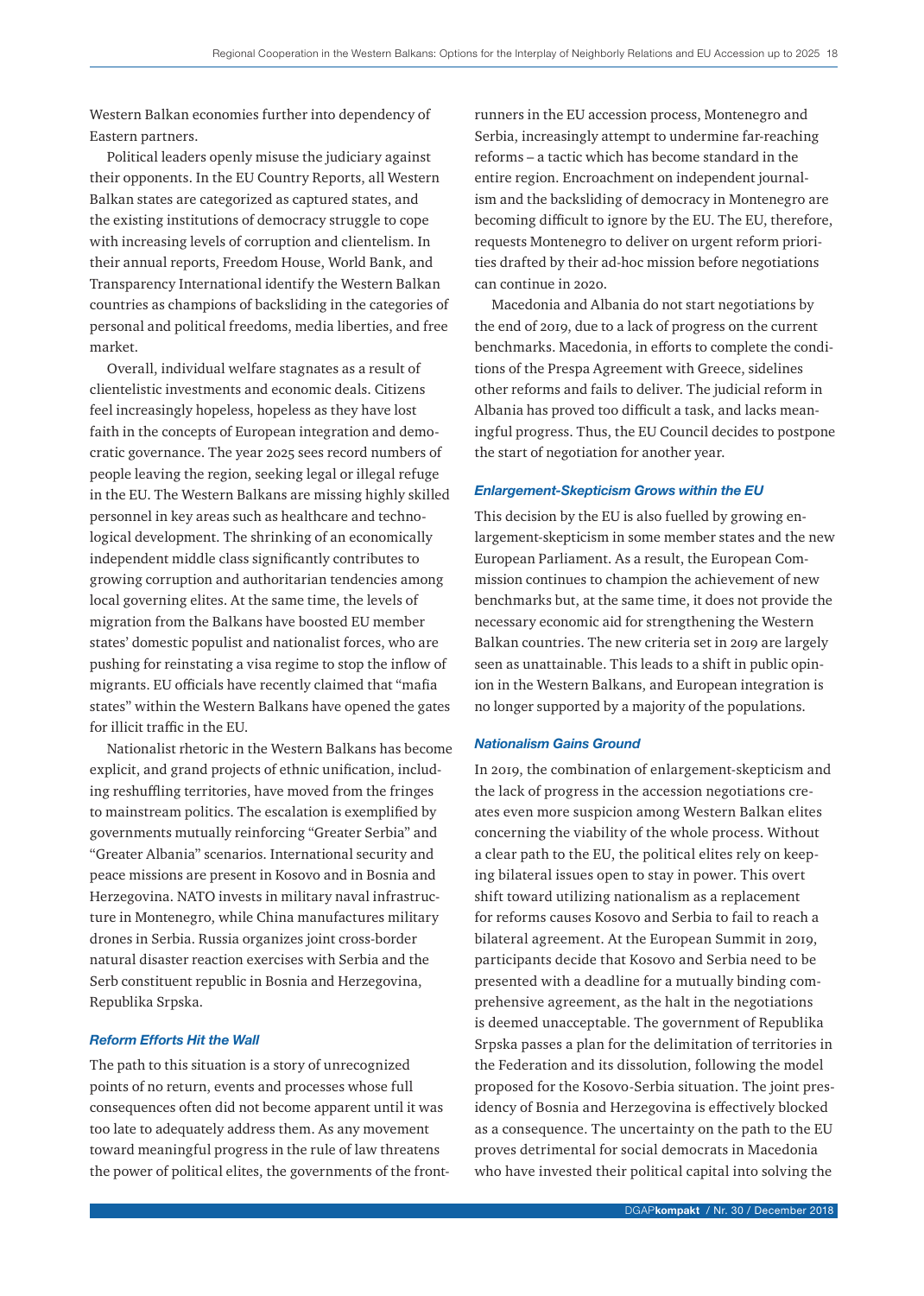name dispute. In 2020, they lose elections to a makeshift populist political party of old and new public figures. This pushes the country into another protracted political crisis due to the difficulty to form a stable government, and the stalled reform process makes EU prospects increasingly bleak.

The populations' perception of having been abandoned by the European Union is exploited during the national elections in Albania in 2021 and the presidential elections in Serbia in 2022. The newly elected Albanian leader opens the first session of government by saying that "Albanians will be reunited – within or outside the EU", while the same arguments can be heard in Belgrade regarding the Republika Srpska. Meanwhile, Serbia and Kosovo fail to reach a Comprehensive Agreement, instantaneously ruining the EU reconciliation and normalization efforts.

## *Depopulation Makes Economies Falter*

Internal political crises and the lack of EU prospects, as well as the ongoing depopulation prove to be detrimental to economic development. Foreign direct investments from Europe drop as a consequence of volatility and external investors' growing insecurity. The public debts increase by an average of 30 percent between 2020 and 2023 as governments maintain spending to appease the growing dissatisfaction among the populace. In 2022, Western creditors interest rates due to growing economic risks, making Chinese and Russian credits even more attractive. The shrinking foreign direct investments and increased instability prompt China, Russia, and Turkey to invest as they all seek cooperation with specific Western Balkan elites to broaden their leverage on national politics and, thereby, their spheres of influence.

Economic insecurity leads to increased migration, which invariably spikes around elections – in Macedonia and Montenegro in 2020, in Albania in 2021, and in Serbia, Kosovo, and Bosnia and Herzegovina in 2023. The year 2023 marks a demographic point of no return as the lack of employees in the production and service sectors reaches devastating dimensions for the economy. By 2024, the middle class has diminished, leaving no counterweight to incumbent political parties which keep the public sector and pensioners dependent on them with clientelist policies.

#### *December 31st, 2024*

The internal crises and the growing nationalism render the possibilities for regional cooperation bleak. The European Commission uses much of its energy to try to control and mitigate security issues such as the failed dialogue between Serbia and Kosovo, the crisis in Macedonia and the ideas concerning a border change in Bosnia and Herzegovina. The Commission only sporadically attempts to foster regional cooperation, and abandons this approach altogether by 2023.

Following these developments, the governments of Germany, Italy, Austria, and France retract their commitment to the Berlin Process, which is later also abandoned. Institutions and formats that have emerged from this process and which have facilitated inter-governmental, economic and civil society communication suffer greatly to the extent that the are de-facto dismantled or merely exist on paper. Furthermore, the EU surrenders its "credible enlargement perspective" before its deadline. As the amount of pre-accession funding substantially decreases, the idea of a "Slavic Brotherhood" supported by Russia in Serb-populated territories gains popularity. Meanwhile, Serbia starts building up trade barriers to put economic pressures on its neighbors after securing investments from Russia and China. As a reaction, Albania organizes the economic summit "Albania+3" with financial support from Turkey, gathering representatives of Albania and Kosovo, Presevo Valley and Western Macedonia – a step labelled by Serbia, Montenegro and Macedonia as the creation of Greater Albania. This is the start of yet another rhetorical escalation spiral.

#### Strategic Options for the EU

The scenarios described above offer different opportunities and pose wide-ranging threats for the EU. In the following, we summarize strategic options which the EU could consider in the face of an uncertain future for regional cooperation in the Western Balkans. It is important to keep in mind that our scenario analysis is based on three distinct scenarios that cover a broad, but never the full range of possible futures. The three options presented below should therefore be regarded as impulses to stimulate strategic thinking rather than as concrete policy recommendations.

#### *Option One:*

# *Southeast Europe 12 Platform*

The EU could institutionalize the cooperation of the Western Balkans with neighboring member states in the form of a joint Southeast Europe (SEE) regional platform, enabling a strategic reaction mechanism to provide stable, efficient and effective responses to common socio-economic and immediate security threats.

This platform would work toward mitigating threats to regional cooperation such as disruptive influences of third actors, the lack of supportive EU engagement, and diverg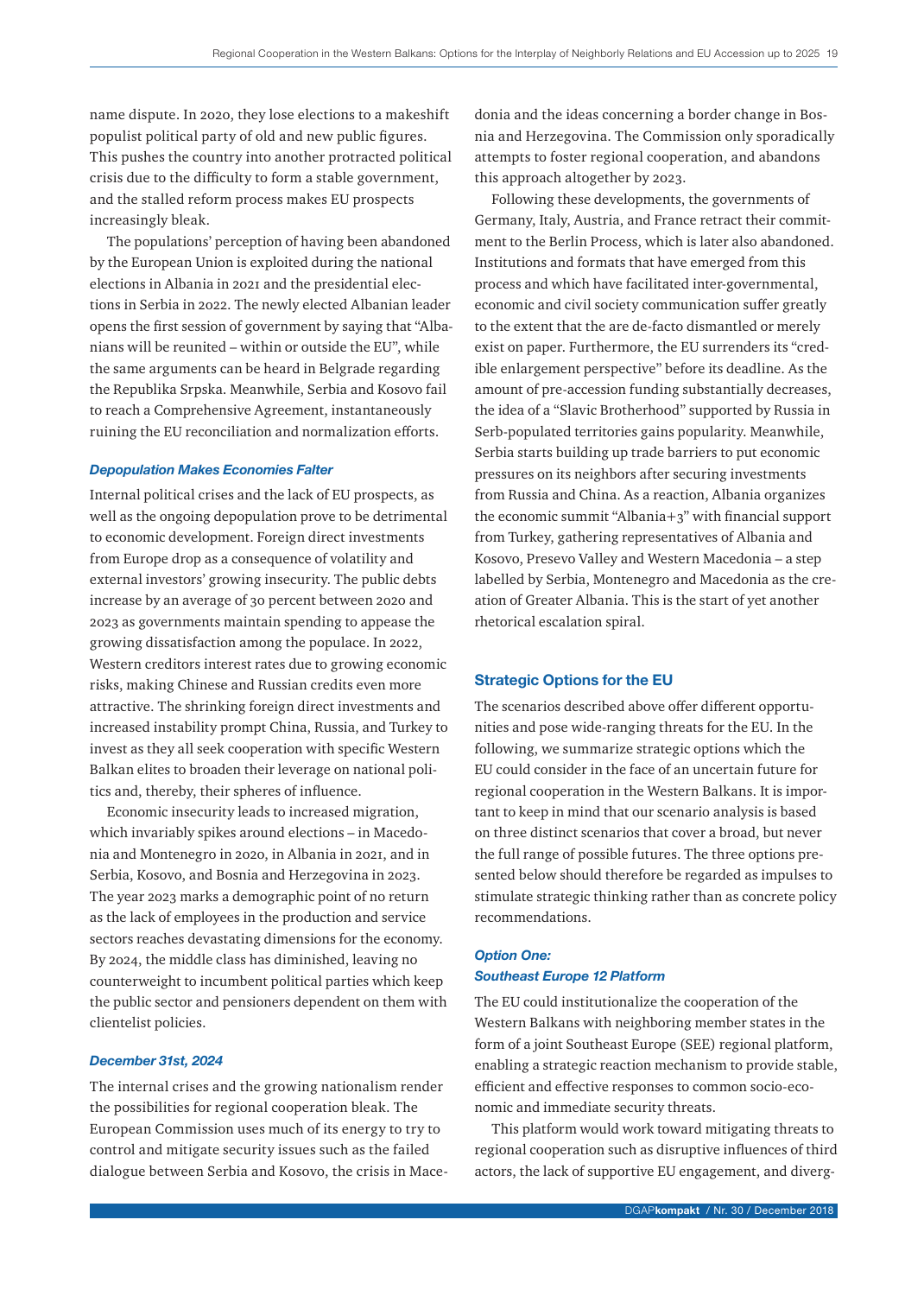ing Western Balkan societies, as they have been presented in the two rather bleak scenarios above. It would be a suitable tool toward the scenario "Break with the Past – on the Road to the Future".

The "SEE12 Platform" would consist of twelve members: the six Western Balkan countries and six neighboring EU member states – Slovenia, Hungary, Croatia, Romania, Bulgaria, and Greece. The cooperation of governments, at both political and operational levels and based on a rotating presidency and regular joint working sessions, could foster common strategic planning, the development of capacities for ad-hoc crisis management, as well as assessments of their effective and optimum usage.

The platform could strategically address issues of development, migration flows, depopulation, and brain drain, environment, climate change, energy security, infrastructure and more. It could enable fast reactions, effective resource management and fostering the cohesion of SEE. Furthermore, the platform could serve as a tool for the exchange of institutional practices, especially among law enforcement agencies. Moreover, it could enable countries to promote cultural cooperation with the aim of fostering a dialogue on topics such as shared values, EU perspectives, and the mutual heritage of the region.

An organization like the proposed SEE12 should not be seen as an alternative to existing EU integration efforts, nor would it try to compete with the existing functional European structures. Instead, it would foster their optimum usage. It could contribute to the EU's overall goals of promoting stability, security and resilience.

#### *Option Two:*

#### *A Consistent Financial Reward Strategy*

This option is applicable to a wide spectrum of future scenarios: In case the Western Balkans constructively engage to jointly pursue their strategic objective of EU integration, it would accelerate the process and provide a strong incentive to all parties to stay committed to the process. More importantly, this strategic option is especially designed to prevent the rise of political leaders tempted to abandon the reform agenda. Doing so bears the risk of further disintegration of the Western Balkans region, which would ultimately lead to regional instability and vulnerability to external political influences.

To work, this option requires a clear EU perspective for the region and increased funds for the Western Balkans as envisaged in the new EU budget proposal, which would tackle not only reforms but also economic developments; Funds should expand upon the performance reward and the EU's sectoral budget support, as established by the

Instrument for Pre-Accessions Assistance, IPA II. The idea now is that any significant positive development in the Western Balkan countries be rewarded with additional financial support available to the stakeholders. In turn, any failure to deliver on important reform areas within a given timeframe would trigger consequences in the shape of withheld state assistance.

To measure progress or failure, the EU would set milestones for each country within a specific timeframe, and link the success of achieving them to a certain amount of funds. If governments fail to reach the milestones and to solve issues, the funds will be withdrawn or (parts of them) redirected to civil society. The system will thus respond swiftly to any backsliding while and simultaneously reinforce the support for civil society as a counterpart to bad governance.

This "reward strategy" must be accompanied by clear communication on the allocation of responsibilities as national elites might blame the EU for any withdrawal of funds. The EU delegations in the Western Balkans – in coordination with national civil society organizations with better access to local populations – need to develop a consistent communication strategy to inform the populations about the reasons for any decision to grant, reject, or redirect additional funds. To prevent any popular backlash, it must always be clearly communicated that the funds in question are additional funds and not earmarked for social benefits of the citizens.

# *Option Three: EU-Russia-Western Balkans Partnership Schemes*

In the scenario "Break with the Past – on the Road to the Future", a weak Russia has lost its foothold in the Western Balkans and grapples with internal political and economic challenges. This development could pose a serious destabilizing threat for Europe and the whole of post-Soviet space if it is not addressed adequately.

Current EU policies are designed to counter the Russian spoiler strategy in the Western Balkans. In addition to active measures aimed at countering the Russian strategy (e.g. East StratCom Task Force, the European Council's prolongation of economic sanctions until January 2019), the EU could develop a comprehensive rapprochement strategy regarding Russia and its role in the EU's immediate neighborhood. This strategic option aims to plan ahead for the "new normal" arrangement between the strengthened EU and the weakened Russia. Accordingly, the EU could facilitate a Russian change of strategy in the Western Balkans by including it in partnership schemes with the region.